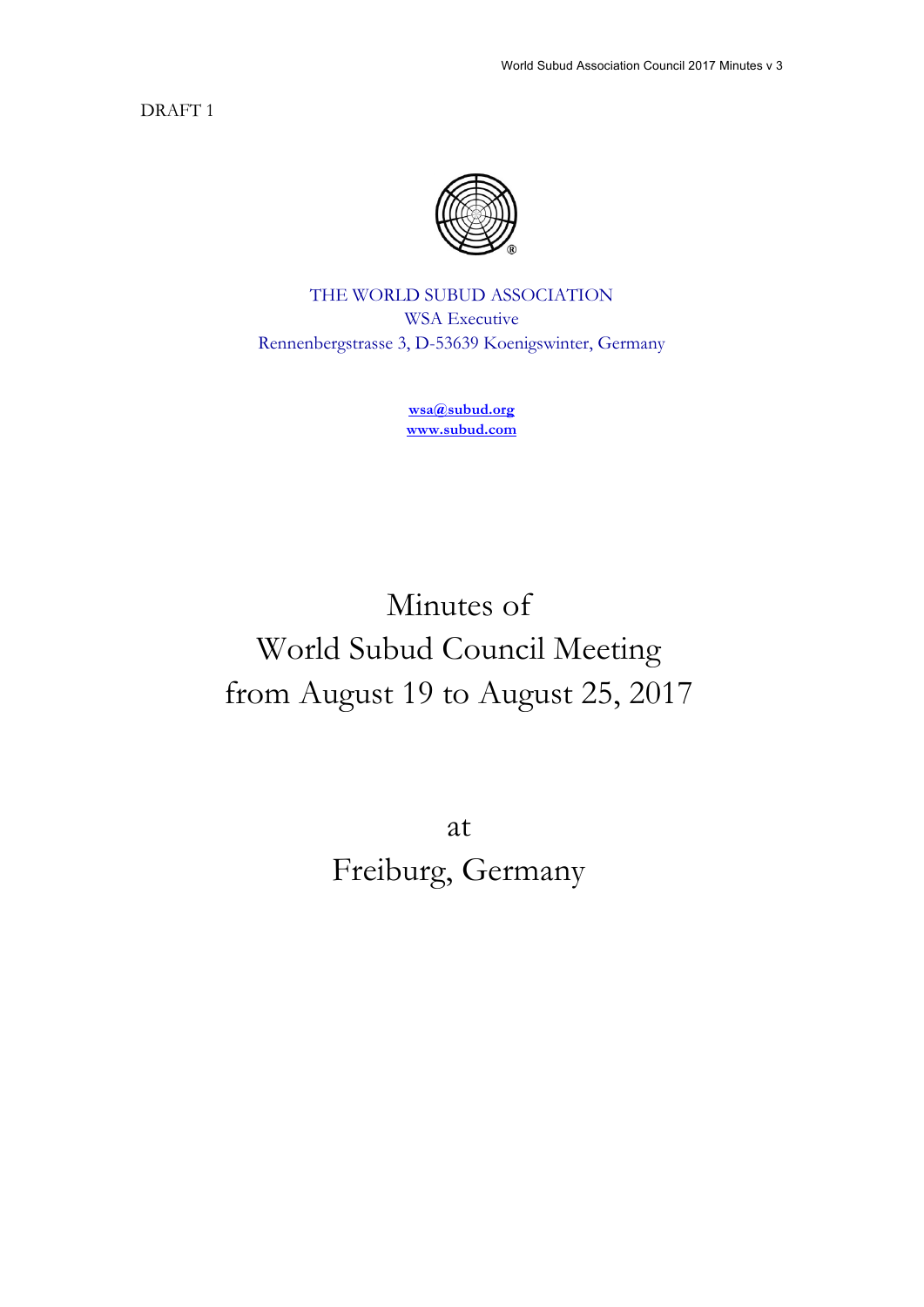We, the undersigned, hereby certify that the attached minutes are a true and accurate record of the 2017 World Subud Council Meeting held in Freiburg, Germany, from August 19 - 25.

\_\_\_\_\_\_\_\_\_\_\_\_\_\_\_\_\_\_\_\_\_\_\_\_\_\_\_\_\_\_\_\_\_\_\_\_\_\_\_\_\_\_\_\_\_\_\_\_\_\_\_\_\_\_\_\_\_\_\_\_\_\_\_

\_\_\_\_\_\_\_\_\_\_\_\_\_\_\_\_\_\_\_\_\_\_\_\_\_\_\_\_\_\_\_\_\_\_\_\_\_\_\_\_\_\_\_\_\_\_\_\_\_\_\_\_\_\_\_\_\_\_\_\_\_\_

Date: Maria (Ismanah) Schulze-Vorberg, WSA Executive Chair

Date: Salamah Dick LeClaire, WSA Secretary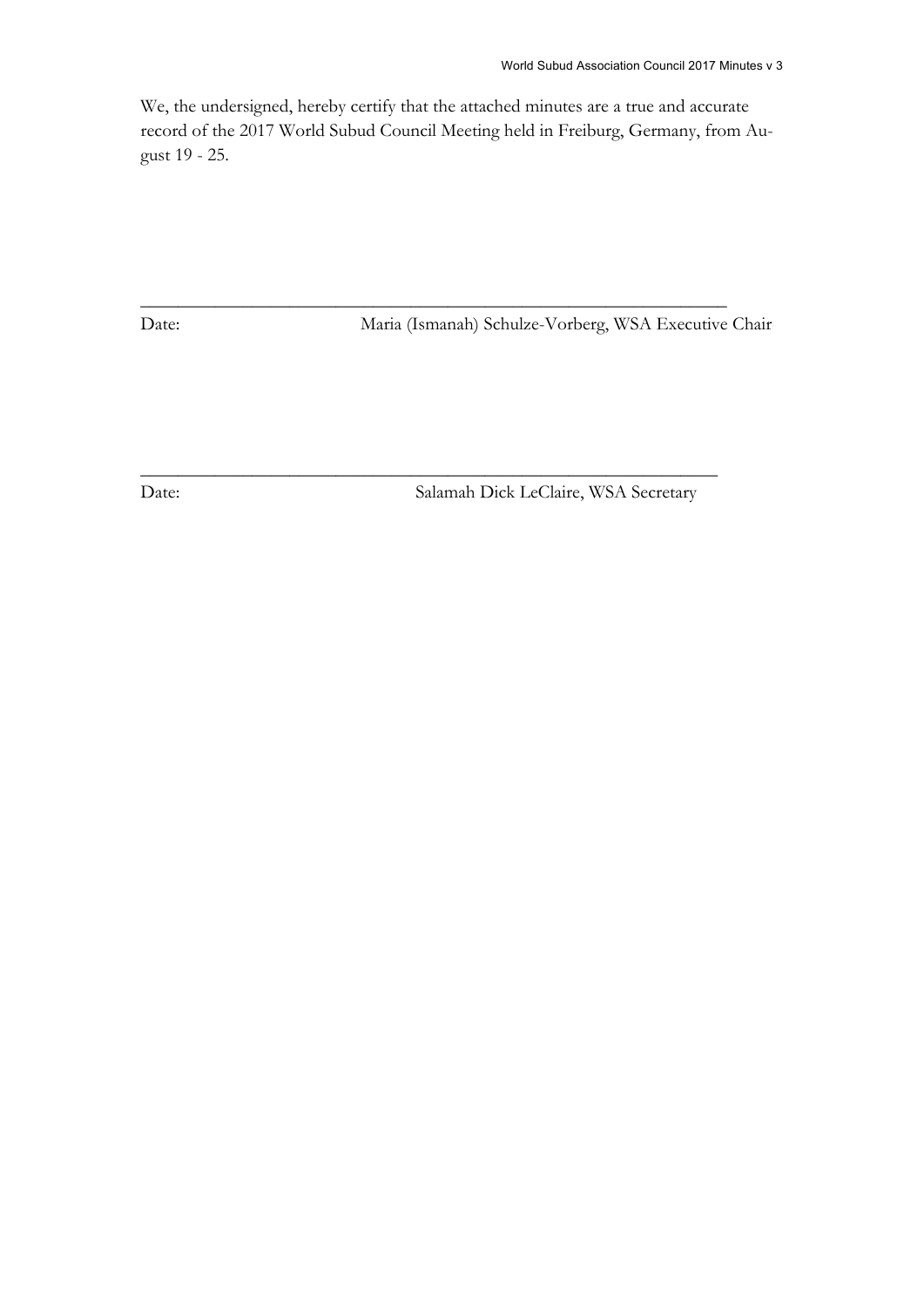#### **Attendees**

World Subud Association Chairperson Elias Coragem Dumit World Subud Association Deputy Chairperson Lucia Boehm

World Subud Association Executive Chairperson Ismanah Schulze-Vorberg World Subud Association Executive Vice Chairperson Anwar Ziesel World Subud Association Treasurer high Hilaria Dette World Subud Association Accountant Elwyn Waugh World Subud Association Administrator Salamah D. Le Claire World Subud Association Translations unit Coordinator Elisa Sanchez-Caballero

Muhammad Subuh Foundation Chairperson Marston Gregory Subud International Cultural Association Chairperson Sebastian Flynn Susila Dharma International Association Chairperson Kohar Parra Subud Enterprise Services International Chairperson Hadrian Fraval Subud International Health Association Chairperson Maxwell Fraval

Subud International Youth representative Theorem Robiyanto Sumohadi

Subud International Youth representative Davina Flynn Subud International Youth representative Konrad Muñoz Subud Zone 4 Youth representative Rosella Vaughn Subud Zone 3 Youth representative Guillaume Sanchez

World Congress Organizing Team (WCOT) Coordinator Oliver Haitzmann World Congress WCOT Secretary Hilma Wolf-Doettinchem World Congress Communication Coordinator Osanna Vaughn

Subud Germany National Chairperson Helen Han Subud Norway chairperson Halim Bustillo

#### **Zone Representatives**

| Zone $1 & 2$ | Suryadi Haryono Sumohadi- |
|--------------|---------------------------|
|              | widjojo,                  |
| Zone 3       | Howard Ray,               |
| Zone 4       | Farah Czwiertnia,         |
| Zone 6       | Rida Liobo Loote,         |
| Zone 7       | Fernando Fatah Nieva,     |
| Zone 8       | Paloma Muñoz,             |
| Zone 9       | Uraidah Arratia Becker.   |

Zone 5 representative Hakeem Naibi was not able to receive visa for Germany. Zone 7 represenatative arrived at August 20 th.

widjojo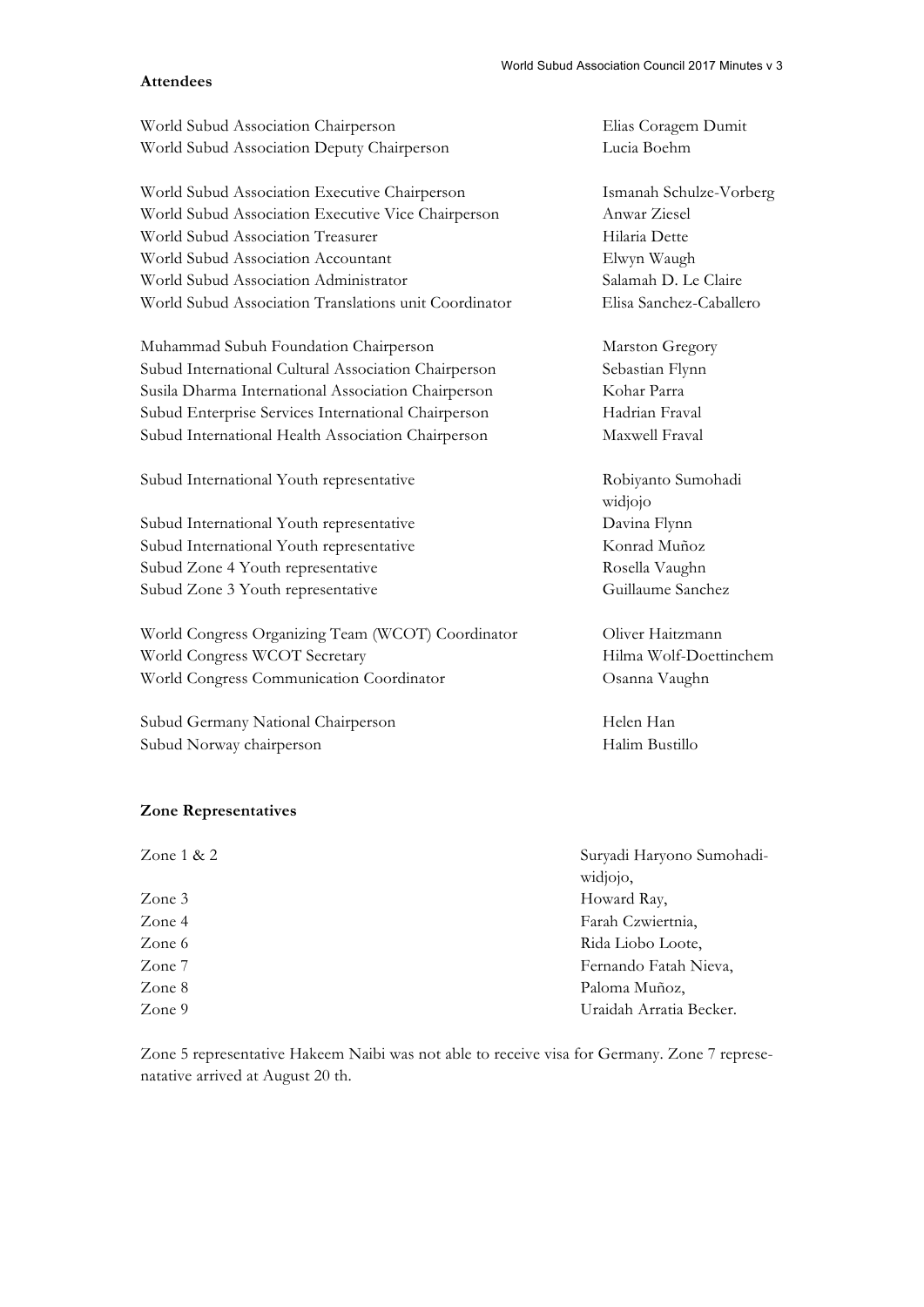#### **International helpers**

Area 1: Rashida Cooper, Isti Jenkins, Rosario Moir, Nahum Harlap, Lewes Hayward, Matthew Moir,

Area 2: Olivia Brady, Dahliani Drejza, Sjarifah Roberts, Sahlan Crona, Arifin Konrad, Valentin Pizzi

Area 3: Myriam Ramsey, Suzanne Renna, Sarita Rodriguez, Sjarifuddin Harris, Mahmud Nestman, Hoan Toan Phan.

#### **Muhammad Subuh Foundation**

Trustees: Rasjidah Franklin, Lahlan Hunter, Michael Heathcote, Elaina Dodson, Muchsin Silva, Executive Director Lucian Parshall, Lydia Farrand and Lillian Shulman.

#### **Further Attendees and Observers**

Asmaniah Fraval, member of the WSA Archives Dewan; Osanna Waclik and Paloma de la Viña, Organization manual team, Georges Ivanoff, team coordinator for the Congress Organization Review Team, Carla Bock Moreno, translator, Viktor Boehm, Accommodations coordinator, Halim Korzybski and Maya Bernades Korzybska.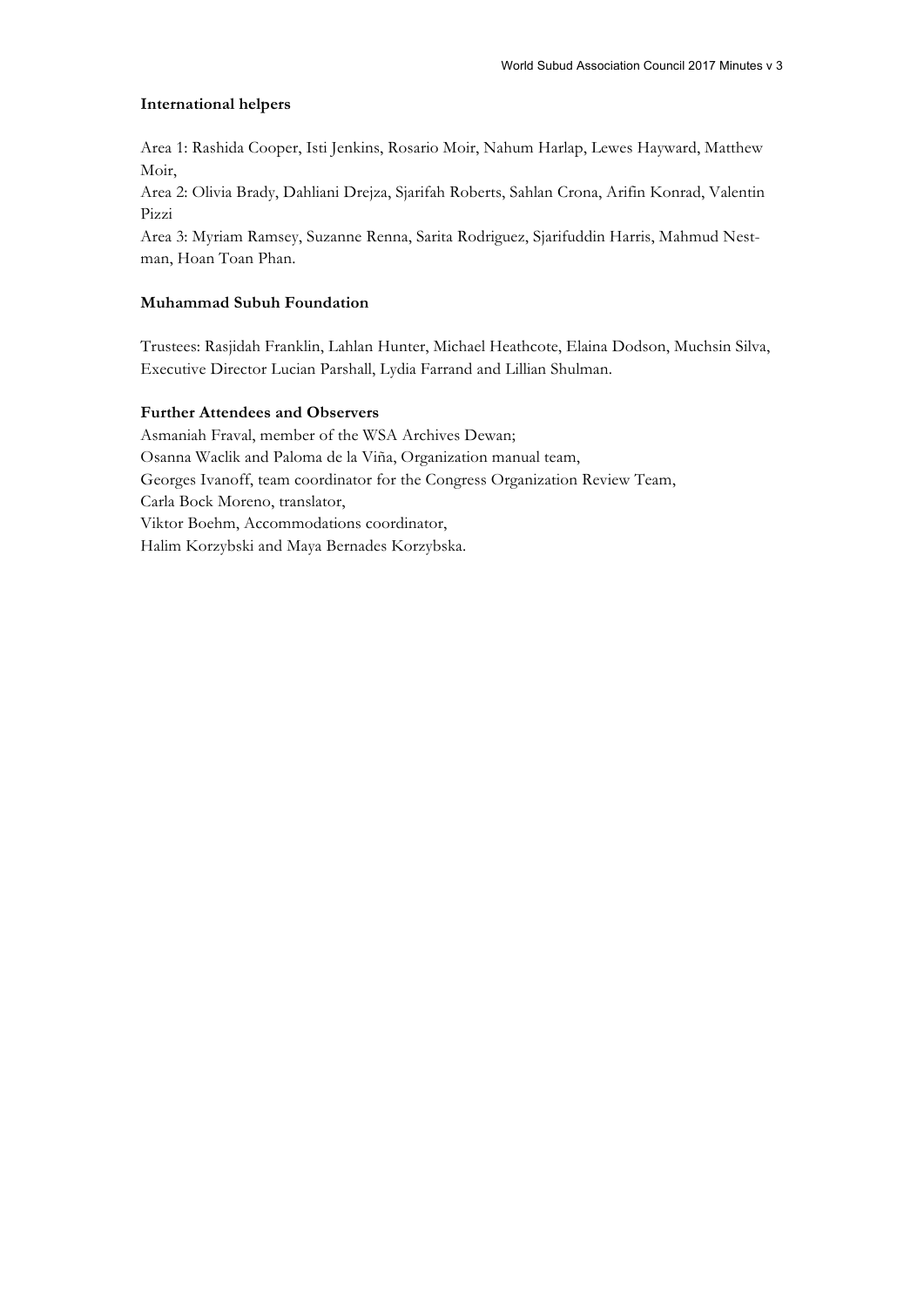# Content

page

| $\mathbf{1}$            |       |                                                                             |  |
|-------------------------|-------|-----------------------------------------------------------------------------|--|
| $\boldsymbol{2}$        |       |                                                                             |  |
| $\mathbf{3}$            |       |                                                                             |  |
|                         | 3.1   |                                                                             |  |
|                         | 3.2   |                                                                             |  |
|                         | 3.3   |                                                                             |  |
|                         | 3.3.1 |                                                                             |  |
|                         | 3.3.2 |                                                                             |  |
| $\overline{\mathbf{4}}$ |       | Role of Countries in preparation for World Congress (zone representatives)5 |  |
|                         | 4.1   |                                                                             |  |
|                         | 4.2   |                                                                             |  |
| 5                       |       |                                                                             |  |
|                         | 5.1   |                                                                             |  |
|                         | 5.2   |                                                                             |  |
|                         | 5.3   |                                                                             |  |
| 6                       |       |                                                                             |  |
|                         | 6.1   |                                                                             |  |
|                         | 6.2   |                                                                             |  |
| 7                       |       |                                                                             |  |
|                         | 7.1   |                                                                             |  |
|                         | 7.2   |                                                                             |  |
|                         | 7.2.1 |                                                                             |  |
|                         | 7.2.2 |                                                                             |  |
|                         | 7.2.3 |                                                                             |  |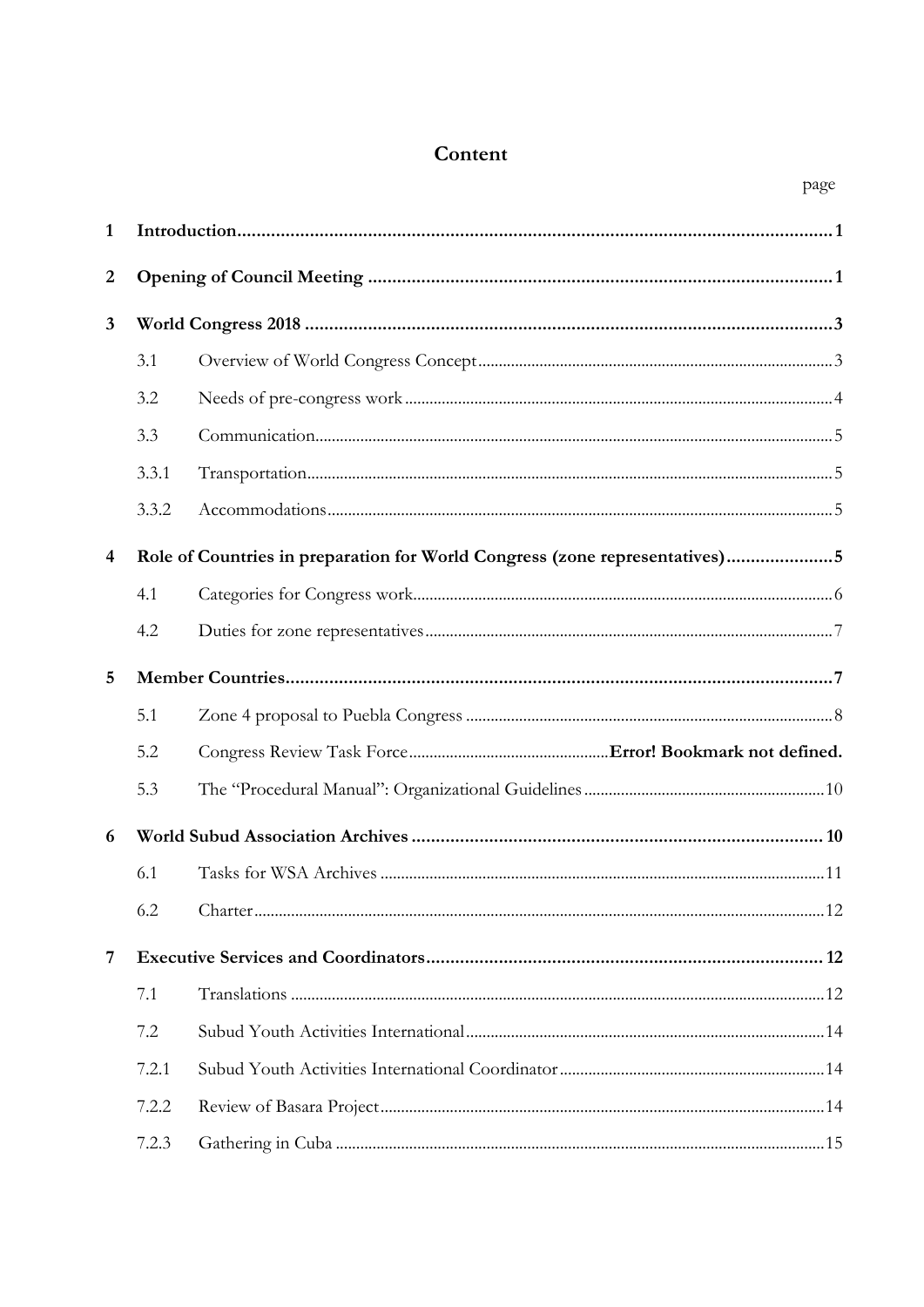|    | 7.3   |                                                                   |  |
|----|-------|-------------------------------------------------------------------|--|
|    | 7.4   |                                                                   |  |
|    | 7.4.1 |                                                                   |  |
|    | 7.4.2 |                                                                   |  |
| 8  |       |                                                                   |  |
|    | 8.1   |                                                                   |  |
|    | 8.2   |                                                                   |  |
|    | 8.3   |                                                                   |  |
|    | 8.4   |                                                                   |  |
| 9  |       |                                                                   |  |
| 10 |       | Muhammad Subuh Foundation/World Subud Association joint meeting24 |  |
|    | 10.1  |                                                                   |  |
|    | 10.2  |                                                                   |  |
|    |       |                                                                   |  |
|    | 10.3  |                                                                   |  |
|    | 10.4  |                                                                   |  |
|    |       |                                                                   |  |
|    | 10.5  |                                                                   |  |
| 11 |       |                                                                   |  |
| 12 |       |                                                                   |  |
|    |       |                                                                   |  |

# Attachments/appendices

- 1. Message from Bapak for Congress in Paris 1970.
- 2. Amendmends of By-Laws concerning WSA Archives
- 3. Poem from Konrad Munoz
- 4. Report from former Care Support coordinator Arnaud Delune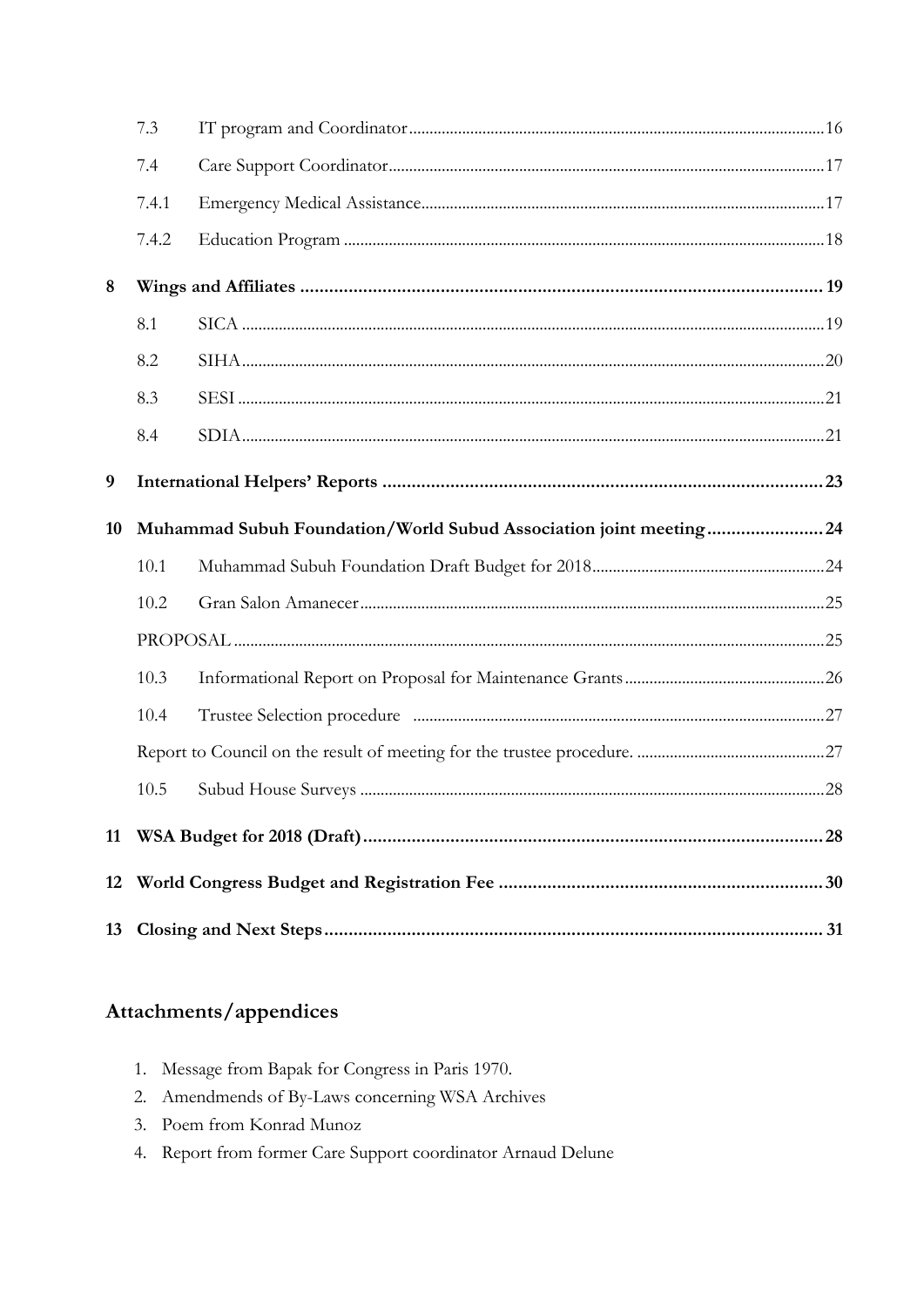- 5. Budget draft Muhammad Subuh Foundation
- 6. Budget draft World Subud Association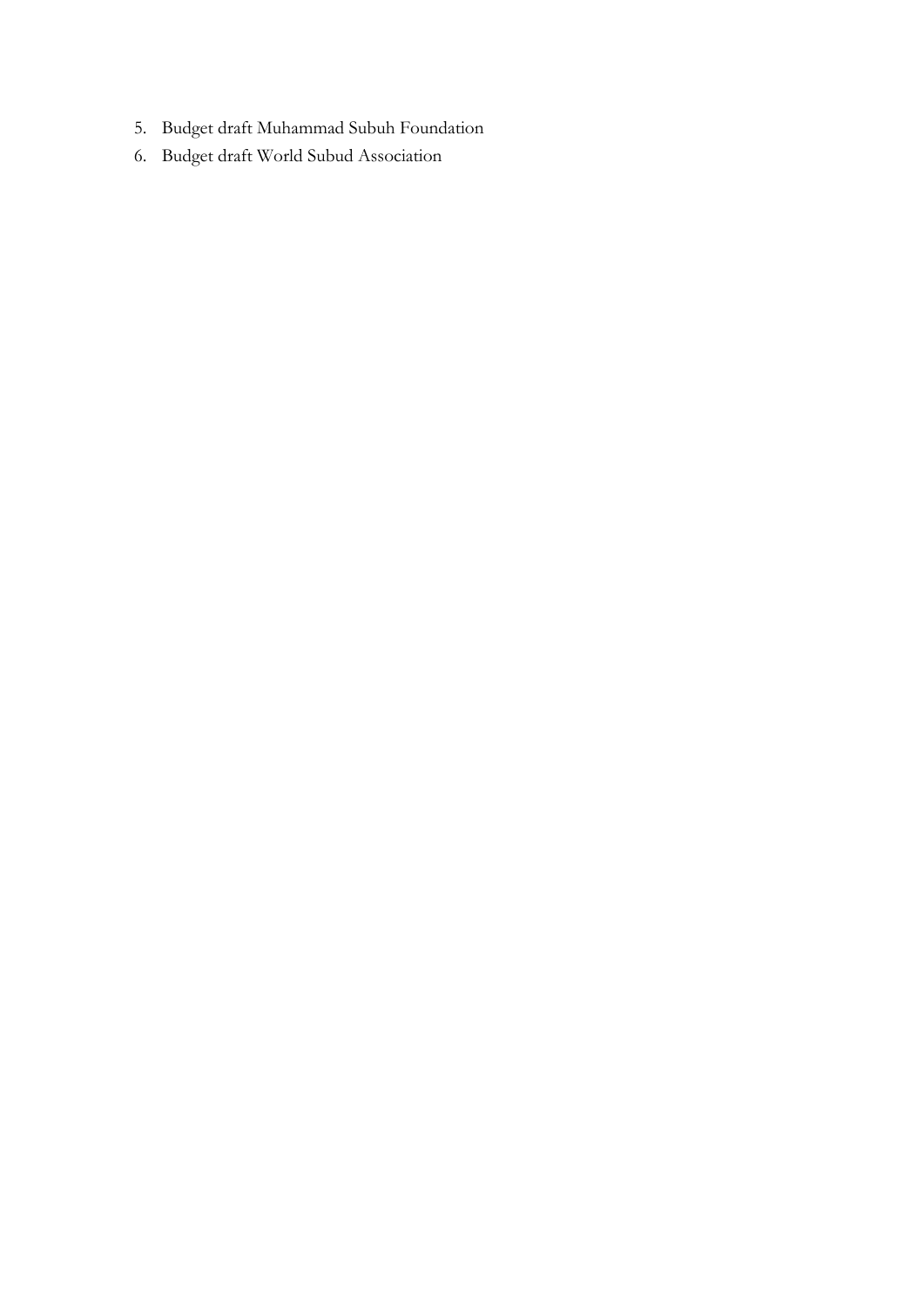### **1 Introduction**

This year, 2017, meeting took place immediately following a special meeting from August 15 to 18, to work on the content of the next world congress 2018.

Present at this meeting were WSA team members: Elias Dumit, Chair, Lucia Boehm, Deputy Chair, Maria Ismanah Schulze-Vorberg Executive Chair, Anwar Ziesel, Vice Chair, Hilaria Dette, treasurer and Salamah Dick LeClaire Administrator; zone representatives, Farah Czwiertnia, zone 4 and Howard Ray, zone 3, Wing chairs, Sebastian Flynn, SICA, Maxwell Fraval, SIHA, Hadrian Fraval, SESI; Oliver Haitzmann, Congress Organizing Team Coordinator, and Peter Jenkins, Congress Organizing team member, Subud youth representatives, Davina Flynn and Robiyanto Sumohadiwidjojo, Area 1, Rhyana Blakeley Area 2; Konrad Muñoz, Area 3; Guillaume Sanchez, youth representative zone 3 and Rosella Vaughn, Youth representative zone 4;Osanna Vaughn Communications coordinator; Eugenia Stark, tourism and Facebook communication, Helen Han, Subud Germany Chair.

After several days of work, the team with its original concept of UNITY completed to work out a first vision for the next world congress, describing the flow of work during congress. A number of ideas are ready to be presented to the Council members at the meeting to be held from August 19- 25, 2017. The focus concept is to have Hall 2 of the Messe Convention Center turned into a Global Subud Village or a Subud Life center bringing together as one body all the parts of Subud for members to become immediately part of our Subud World as they enter the hall.

Architects and visionaries are working hard to bring this concept and vision to reality and to find the ways to facilitate its reality.

# **2 Opening of Council Meeting**

Following a moment of quiet an opening prayer was voiced by Hoan Toan Phan, International Helper for Area 3. Further, a message from Bapak to Congress in Paris, France 1970, was read before the meeting started. (see appendix 1)

World Subud Association Chair, Elias Coragem Dumit, welcomed everyone and was especially pleased that our brother from Africa, Rida Liobo Loote, was able to join us. Howard Ray was welcomed as the new zone 3 representative. Noted was the late arrival of Fernando Fatah Nieva, zone 7 representative due to flight delays and the unfortunate absence of Hakeem Naibi, zone 5 representative, due to visa problems. Members of the Congress Organizing team, Oliver Haitzmann, Coordi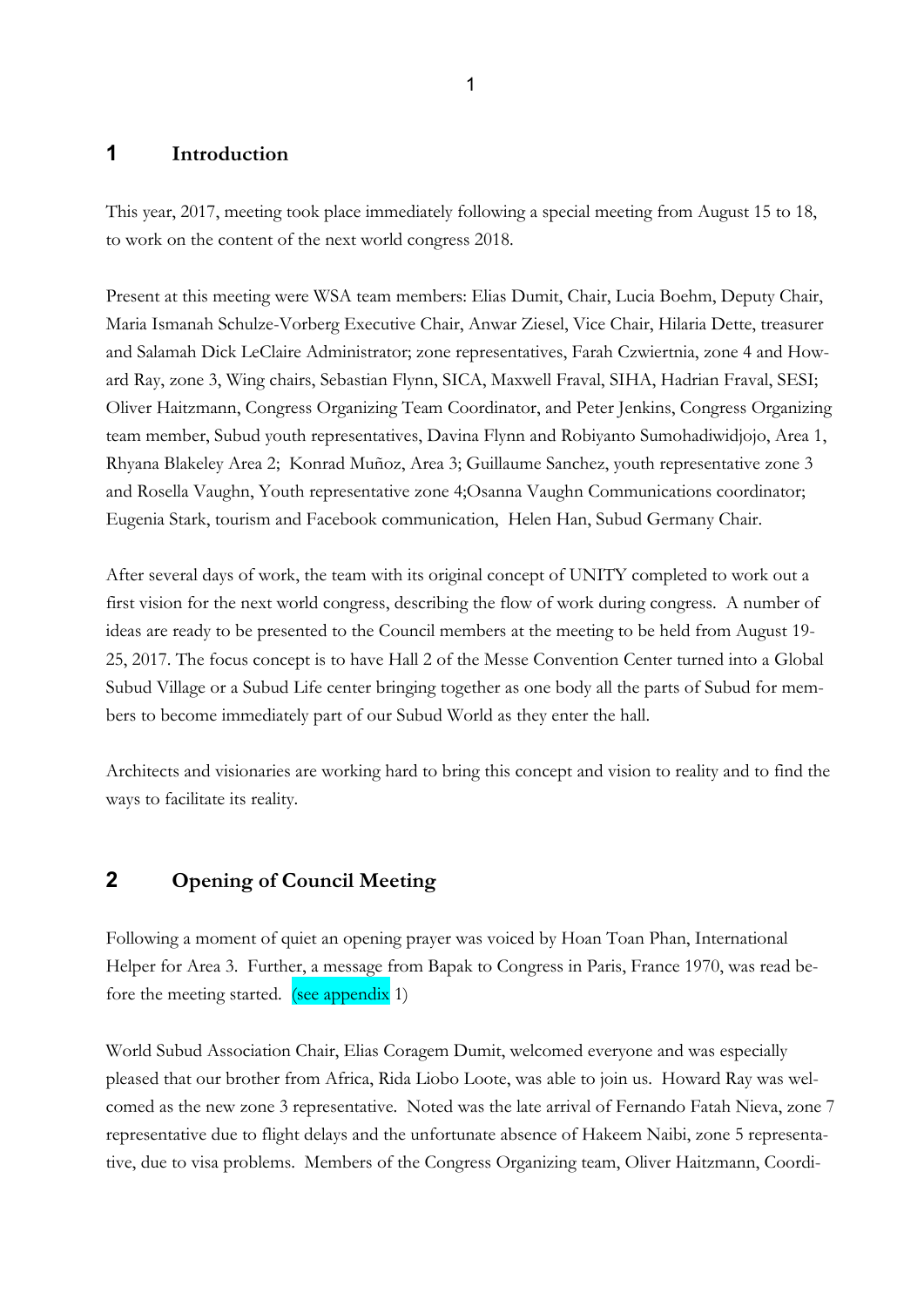nator, and Peter Jenkins, member of the WCOT were welcomed. Helen Han, Chair of Subud Germany and congress team member was also acknowledged for her presence and work. Osanna Vaughn, Communications Coordinator for World Congress, was also welcomed as were the youth representatives from Area 1 Davina Flynn, Robiyanto Sumohadiwidjojo, from Area 2 Rhyana Blakely and Area 3 Konrad Muñoz as well as zone 3 and 4 representatives to the youth team Guillaume Sanchez and Rosella Vaughn respectively and Halim Bustillo (chair of Subud Norway).

Of special interest for this meeting is the presentation of the working concept for the 2018 World Congress.

Working with the international helpers, the first day was devoted to becoming one body and one dewan. Kejiwaan (spiritual) work continued to prepare all of the council members for the important work to be done on World Congress 2018.

In his opening remarks, Elias reminded us of the tools we have in our decision making process:

- 1. World Council decisions
- 2. Voting and Consensus to set policies
- 3. Review of Congress resolutions and setting of the direction for proposals to be presented at world congress 2018.

The first piece of business for this Council meeting was the **signing of the minutes from** the previous **council meeting held in Salobreña, Spain in 2016.**

#### **Proposal:**

I propose that the minutes of the World Subud Council meeting held in Salobreña, Spain in 2016 from September 21 to 30 be approved and signed as read.

| Farah Czwiertnia        | Zone 4 representative     | proposed |
|-------------------------|---------------------------|----------|
| Suryadi Sumohadiwidjojo | Zone 1 & 2 representative | seconded |

A consensus of the council was taken – no additions or amendments were suggested.

| Paloma Muñoz    | Zone 8 representative | approved |
|-----------------|-----------------------|----------|
| Uraidah Arratia | Zone 9 representative | approved |
| Elias Dumit     | acting director r     | approved |

Howard Ray and Rida Liobo Loote, zone 3 and 6 representatives, abstained as they were not at the 2016 meeting in Salobreña Spain. Not present Fernando Fatah and Hakeem Naibi.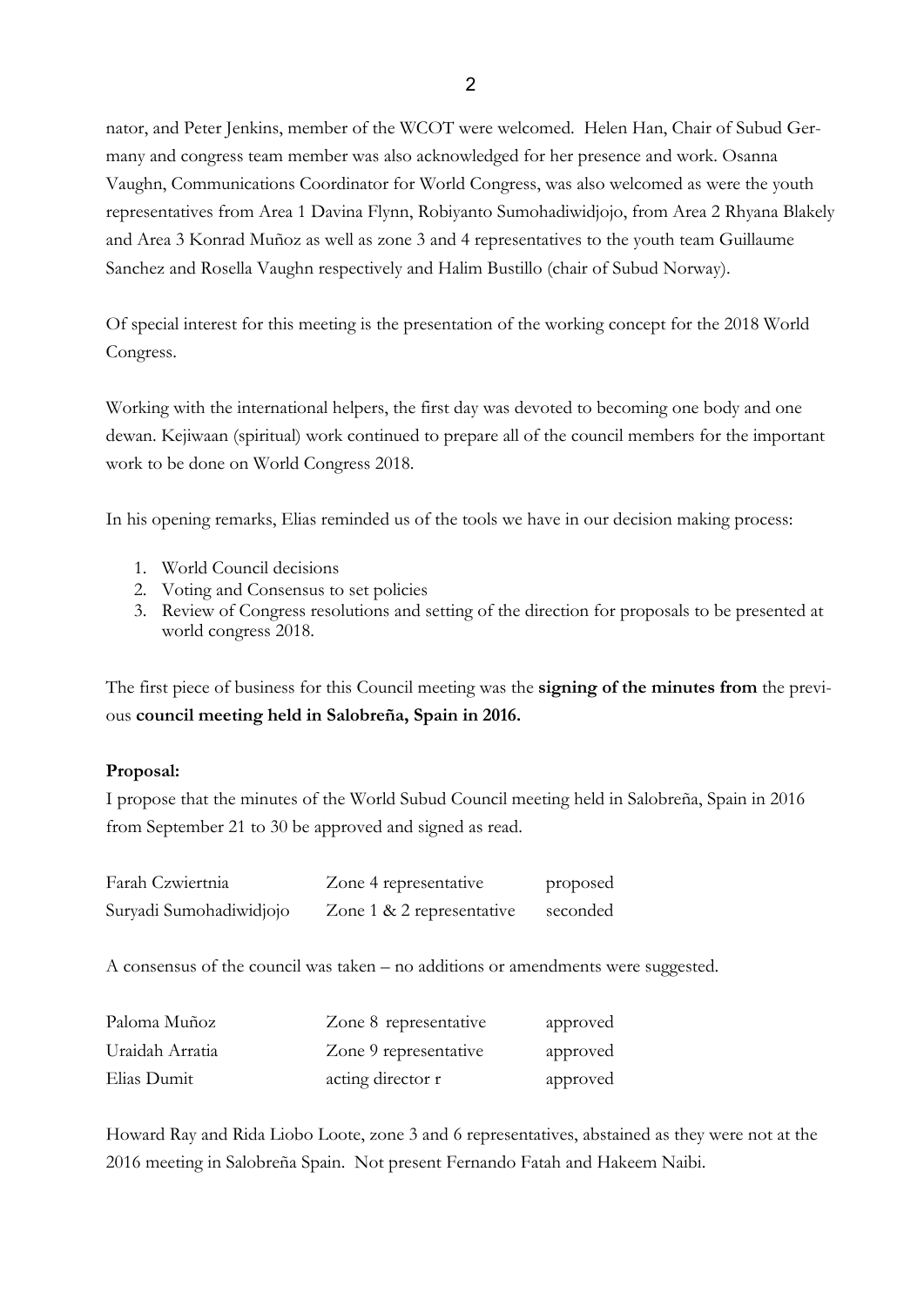The minutes in all three languages; English, French and Spanish were signed by Ismanah Maria Schulze-Vorberg, Executive chair WSA and Salamah Dick LeClaire, Administrator/Secretary WSA. The minutes were then handed over to Asmaniah Fraval to be placed in the archives in Canberra. A copy of minutes is being kept in the WSA office.

The next order of business was to set the agenda for the 6-day council meeting to follow (please see attached agenda). At the forefront of all workshops and discussions will be the World Congress 2018. As the congress will be held in the same venue all present visited the premises to better understand the layout of the meeting space for congress.

# **3 World Congress 2018**

Oliver Haitzmann as coordinator for the organizing team gave a presentation on the concept of the Congress and gave voice to the ideas and movement of the concept through the work of the people attending the pre-council meeting workshop.

#### **3.1 Overview of World Congress Concept**

The congress concept is to push forward the idea that started in Chile and flowed as a main theme at Basara; that is to create a cohesive, flowing experience for all participants which allows a better understanding of Subud both on the inner and outer for all participants. We want to create a space where people can explore their relationship with Subud – what Subud can bring to their life and what they could give back to Subud. This is the essence of "Subud Life." The focus is to work in UNITY as one body in Subud of all parts; executive, wings and affiliates, services, centers, delegates and members everywhere toward fulfilling Bapak's vision for Subud in the world for future generations.

The venue in Freiburg has the open space where all the wings, affiliates, services, projects and people of Subud can come together becoming one body; one GLOBAL VILLAGE. Hall 2 of the venue (80x80 meters) is large enough to house this vision. This open space will give an opportunity to explore, express and reflect on the needs of Subud as the organization at this time and as it moves toward the future. At the same time this hall provides a space for individuals to explore their needs at this time and to receive the support from Subud "experts" that they need to move their ideas forward for their future in Subud. When all components of Subud come together in one area, it allows the relationship and meaningfulness of Subud in a personal way, to be seen at a glance. The space will allow us to share our successes and failures, our ways to learn. The object is to have, at the end, projects that will continue to develop and grow after congress – putting latihan into action.

3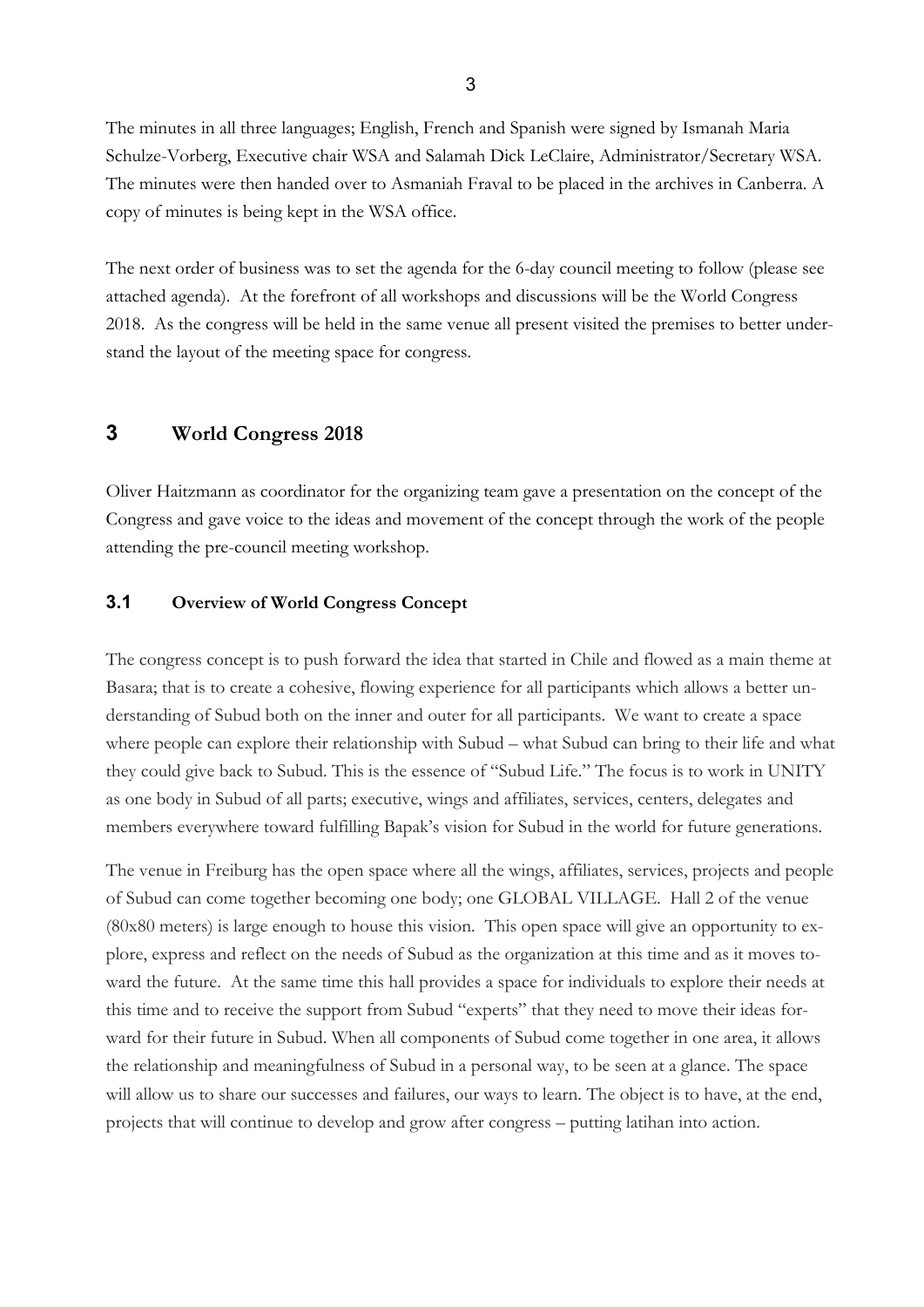During the work week prior to the council meeting the feeling of UNITY flourished reflecting what the large space can allow for members and how the vision of unity or one body as the content for congress can be facilitated. What we hope is that when design, architecture, technology, energy, activity and vision come together in balance, a feeling of ones – One body, One Subud - in calmness and quiet will arise. JOY – FUN – ACTIVITIES – QUIET (Bapak rooms and other spaces)

Oliver reminded us that this is a work in progress and many components need to be developed and worked on with the help of many team members. It is hoped that workshops will revolve around the theme of a shared Subud vision, that is of One Subud for the future, and create a unified congress.

The other component to be explored is the need to have the delegates able to do their work of preparing policies; proposals and recommendations, to the next WSA team and still participate in the rich "Subud Life" experience. It is the hope that the proposals presented by countries for congress will reflect basic components of our Subud life and be limited in a practical way to what we can accomplish not just what we hope for, but to be practical in our proposals.

Faustina from the UK has been appointed as the volunteer to work on the family care program.

### **3.2 Needs of pre-congress work**

- Nomination and selection process for the new teams (national chairs)
- Call for proposals for next world congress in a timely fashion (zone representatives)
- Policy outlining qualifications of care givers with respect to safety of children (legal staff)
- Team of experts for crisis cases (international helpers)
- People to run workshops within the "Subud Life" space (various WINGS)
- Time line for registration and fees' allocation (proposal to come during Congress Budget discussion)
- Timeline for proposal presentation (zone representatives)
- Communication needs prior to and during congress two different things (Osanna Vaughn will coordinate a team)
- Live streaming of events
- Proposals for the next world congress site (call for proposal to be sent out WSA)
- Architecture and design of spaces (Daniela Bustillo Alcobia and Raquel Alcobia)
- Manager for the overall space of Hall 2 (Rizal Fraval)
- Working team for flow of areas in Hall 2 (Guillaume Sanchez and others)
- Layout of delegate room forum set up (Executive Team)
- Bapak's room (Ibu's office and WSA Archives)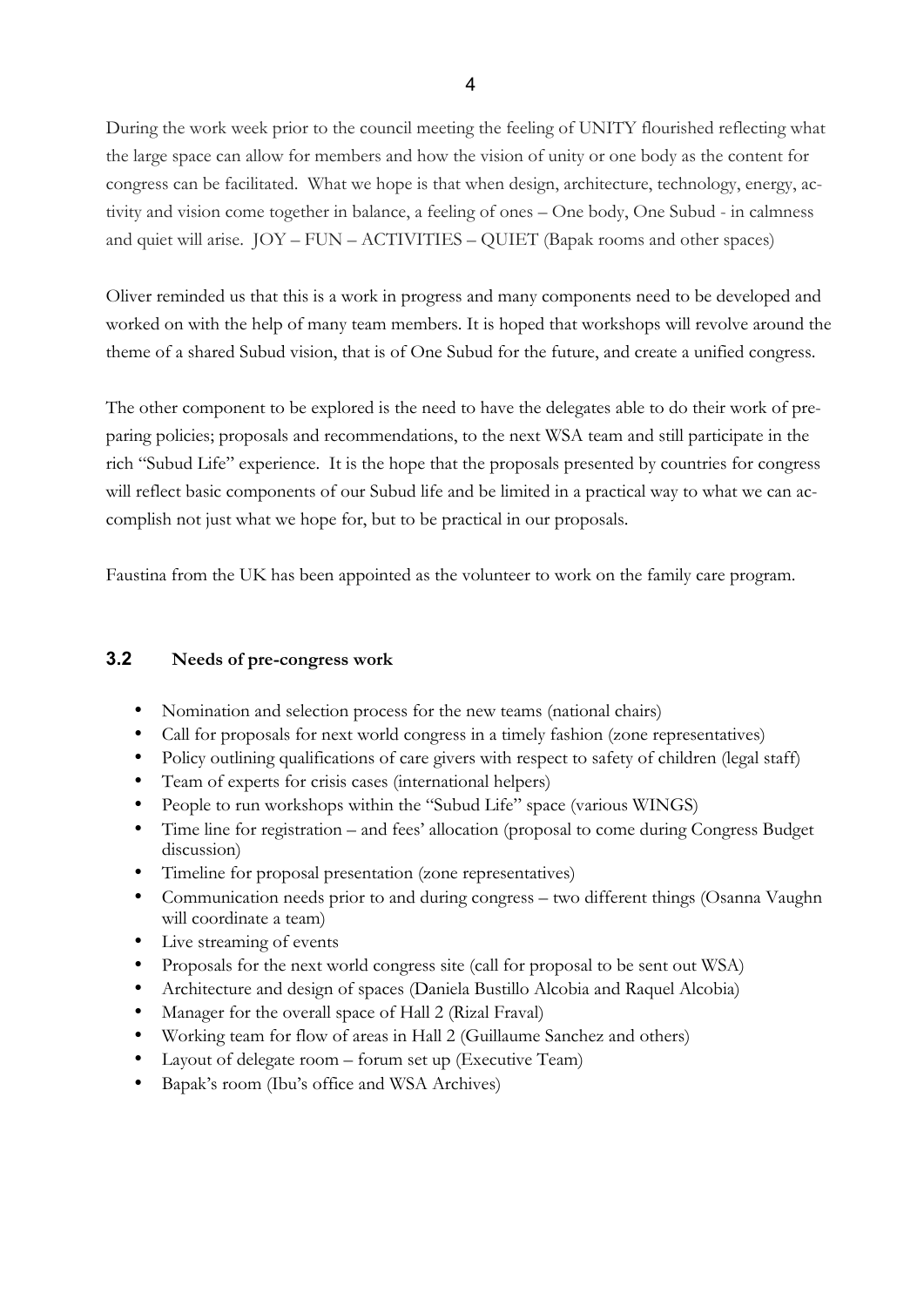#### **3.3 Communication**

It was announced that Osanna Vaughn has been named by Oliver Haitzmann as the communication coordinator. Osanna has a team of people working together; Eugenia Stark, Facebook, Andrea Sillem, website, Salamah, FYI and Connect, Hilaria for the public eye on the world congress and Osanna for SWN. A google drive was created where all world congress information and articles will be placed for all and any on the team to use.

#### **3.3.1 Transportation**

A fee of 15euros per person for whole 12-day congress is part of current registration cost. This transportation fee will allow participants to go anywhere that public transportation goes including up into the Black Forest.

### **3.3.2 Accommodations**

Viktor Boehm was nominated (during the council meeting) the accommodations researcher – he will not book individual accommodations but will provide a list of places that can be booked and rented through Ms Schultheiss of the tourism office in Freiburg.

There is an "Old Town" hall building which was previously refurbished to house immigrants and can accommodate 400 participants at a low fee in a modest environment: rooms, kitchens and showers/toilets. Schools and camp sites are also available for low fees. Hotels vary according to services provided – Some hotels will allow us to block rooms for attendees. There are air b/bs in the area and apartments which can be rented and shared. Biking can be an efficient way of coming and going around town of Freiburg.

# **4 Role of Countries in preparation for World Congress (zone representatives)**

Countries must prepare their delegates for congress. Proposals must be written and brought for consideration at congress either as proposals or recommendations in a timely fashion that is, a number of months ahead of congress. The proposals can be reviewed and grouped as to categories they can apply to. Countries need to be made aware that their proposals should pertain to the future of Subud and that they should try to formulate them according to categories found in the document provided by WSA. They should look at the document which elaborates the actions and recommendations of the past congresses with regards to specific categories. This should provide a space for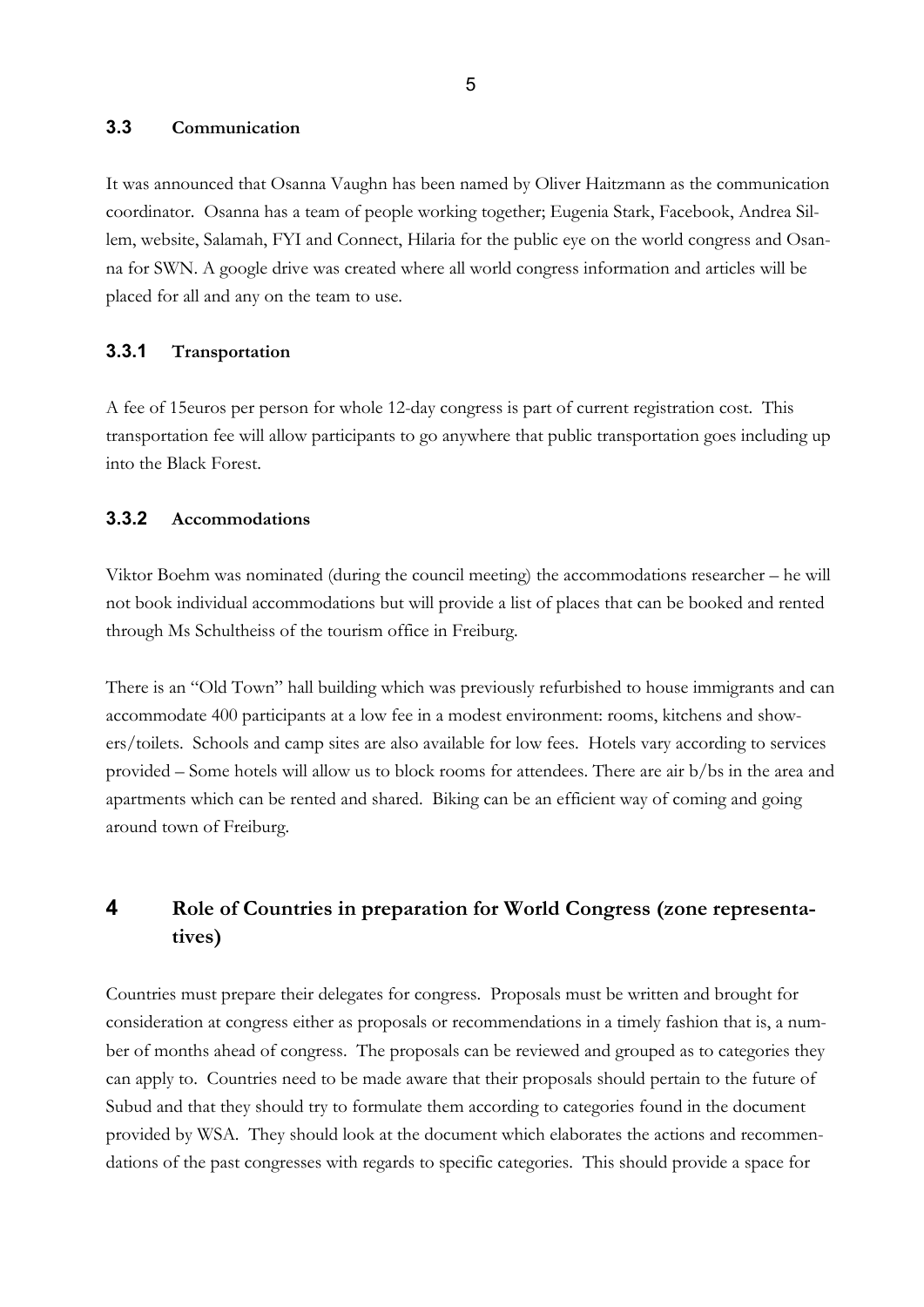continuity into the future. Last minute proposals submitted for review are discouraged. Countries should be reminded that their proposals are only policies and do not determine the strategies which will be set by the next executive team and council members.

**ACTION**: Representatives will develop a timeline for proposal submission between 4 to 5 months ahead of congress. They will collect and review proposals and submit to WSA. This work can happen either at zonal meetings or at the very latest 4 to 5 months ahead of congress.

- zonal meetings are projected as follows: zone 1&2 end of February 2018,
- zone 3 beginning of February 2018,
- zone 4 at congress,
- zone 5 November 3-5, 2017**,**
- zone 6 September 17-22, 2017,
- zone 7 October 6-8, postponed
- zone 8 November 12-13, 2017.
- zone 9 at congress.

# **4.1 Categories for Congress work**

7 categories for growth and the ongoing work done from congress to congress since 1957:

- Support for spiritual developmet (Kejiwaan work),
- Organization,
- Finances,
- WSA Archives,
- Wings and affiliates; SDIA, SICA, SIHA, SESI, SYAI,
- WSA services to member countries and members: translation, care support, communication, IT, websites,
- MSF relationship with WSA,
- World Congress.

As proposals are being suggested delegates should look at topic document and decide (from looking at the past) if there is a need for anything new under each topic.

As it is the hope that the number of hours the delegates will have to spend discussing topics of proposals will be drastically reduced, it was agreed that the only way to change what is, is to have the zonal representatives help prepare the country delegates well ahead of time and to have no last minute proposals. It is to be remembered that the proposals are policies not strategic planning. Strategic planning and implementation of proposals and recommendations passed at congress, is the work of the next World Subud Association Team and Council over the next four years.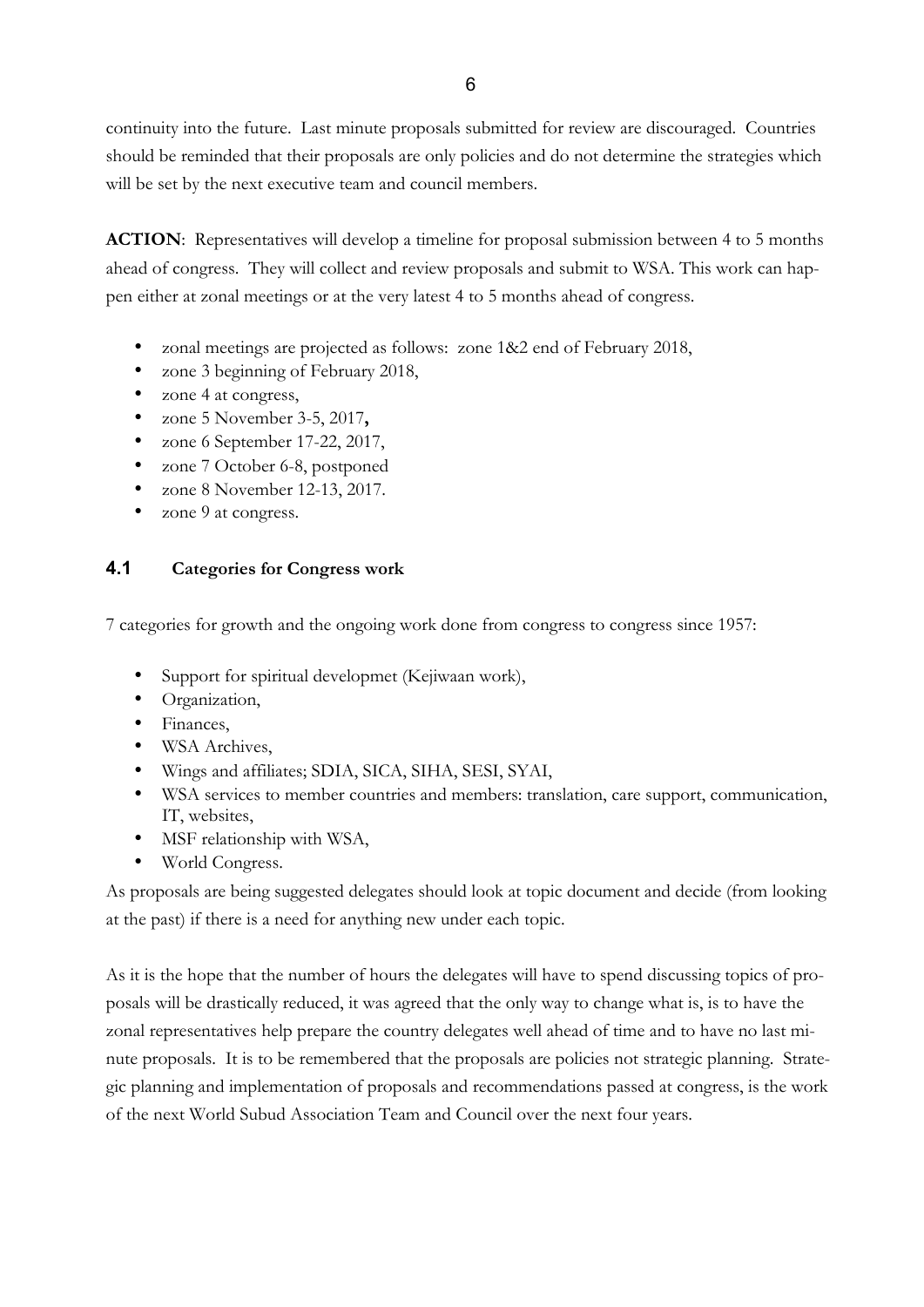It is planned in the set up of the congress that the strategic planning for proposals, projects and the work of the next WSA team, representatives, wing chairs and international helpers will start in the last two days of congress.

#### **ACTION**: WSA team:

Write letter of invitation to attend the congress for Ibu Rahayu and party,. write letter of invitation to world congress for member-countries, prepare and circulate the document elaborating topics of focus for discussion at world congress.

### **4.2 Duties for zone representatives**

Zone representatives will have the task to be in contact with their countries to discuss how the proposals will be presented and moved forward. Proposals coming after the time line might need to be filtered. Last minute proposals might not be accepted.

It will be the duty of zone representatives to clarify topics for proposals, to summarize the key topics and present to countries during the zonal meetings and other times throughout the time prior to deadline (3 to 4 months before congress) during which the proposals can be submitted. Countries will be reminded that the proposals are meant to be policies to be discussed not strategies to be developed.

Further, the zone representatives will also be responsible to work with their membership countries to determine how financial assistance can be provided within the zone for those in need. They will need to raise the awareness of their countries for financial support to their own members.

### **ACTION needed:**

Develop a manual to explain to delegates, that is, chairs and KCs and CCs, their duties during congress and to remind them that there is only ONE vote per country.

Review membership requirements for countries. (10 members per country, chair, treasurer and KC and membership fee of \$1, CCs of countries.)

Develop a document outlining the topics of focus for discussion at world congress taking into consideration past and future actions.

# **5 Member Countries**

During the congress in Puebla a proposal was made to change the basic requirements for membership as follows: that there be 6 members and not 10, a chair, a treasurer and 2 KCs, one female and one male. If you do not meet all requirements you can be a non-voting member country. In discuss-

7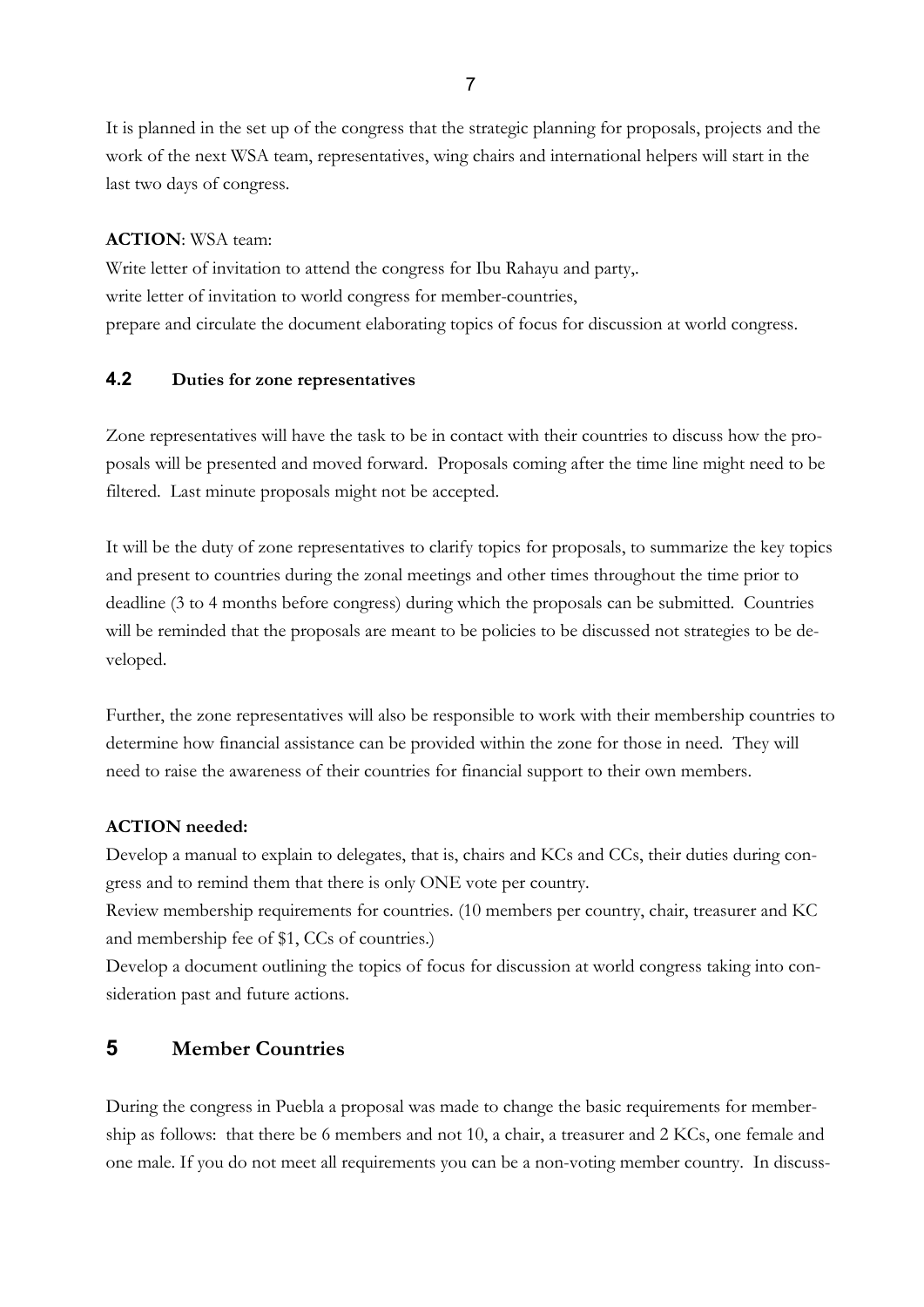ing this proposal we need to take note that Ibu Rahayu has stated that if there are not enough members of a certain gender in a country that only 1 KC could satisfy the requirement. An important reminder to all countries is that they have one vote per country and that they can have a proxy vote if the chair, cc or kc are not able to be present at congress

Since the previous requirements in 2010 included the need to have a cc then we need to remind countries which do not have ccs to appoint their cc as we need to abide by previous rules.

**ACTION:** Send a reminder to all member countries to appoint their cc.

Ask country chairs to send back a list of their officers and to show how they comply with the requirements to be a member country.

Send a letter of invitation to member countries to come to world congress 2018.

Make countries aware of the proposal to change the requirements to be voted upon at congress.

#### **5.1 Zone 4 proposal to Puebla Congress**

A proposal dealing with the continued registration of WSA as a not for profit organization in the US. At congress Subud Germany on behalf of zone 4 and some members of zone 3 made a proposal that WSA look into the advisability to continue to register WSA in the USA.

WSA had two conversations with Muftiah McCartin who is a lawyer for a Washington DC firm dealing with international corporations on this topic. In reviewing the political situation at this time and being that WSA is subject to state law and not federal law, there seems to be no urgent need to change the location of the registration. The system in the USA is built in such a way that for institutions to change something it takes a long time to get down to state law – and so we would be quite safe with regards to this. Muftiah will continue to pay attention to the political tenor of the US especially where it deals with IRS and money deposited in the US, to let us know if there is a change that we would need to act on. Elwyn pointed out that it is on the IRS level that we need to pay attention as this could affect us. However, being we are listed under churches, we do not report to IRS, nonetheless the placement of our money needs to be protected and we need professional advice.

At the time of the registration, Harrun Murray paid particular attention to two important factors for registering WSA in the USA

- directors of the association don't have to be of American citizenship so they can be from all over the world and
- the annual AGM can be anywhere in the world and does not have to be in US.. So in case we would run into the situation where there would be the risk that one or two of the directors or more than the quorum needed for the meeting, could not attend the meeting due to visa regulations then we could move the AGM anywhere in the world. Even now we notice that

8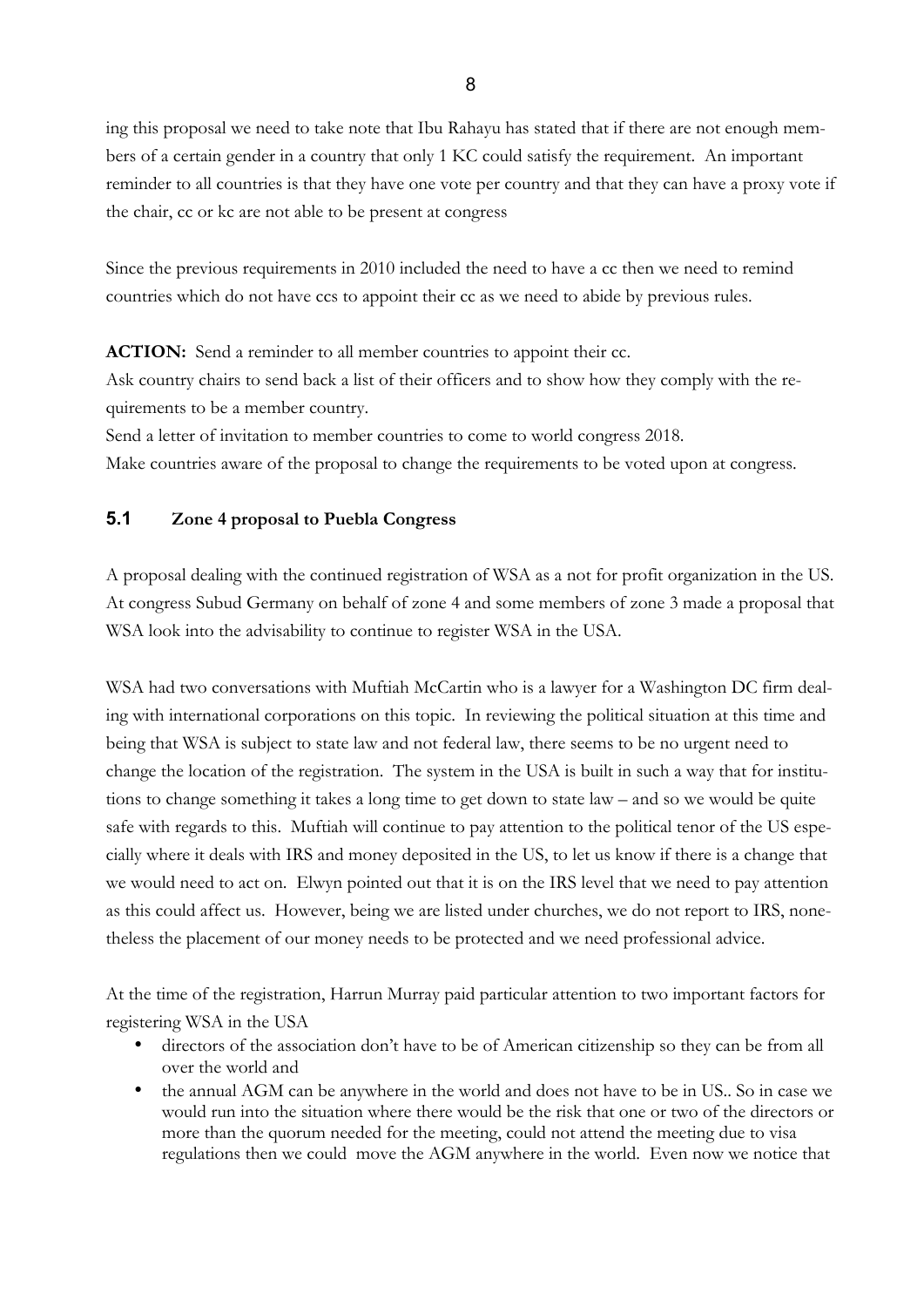we have the problem in Europe that some of our directors could not attend due visa regulations.

The only stipulation in the formalizing of the basic function of the corporation is the agent.

The agent needs to be a resident of Washington, D.C. Currently this person is Elaine McCartin. The agent is the person receiving notifications on behalf of WSA.

**ACTION:** Continue to be vigilant as to the political situation in the US and how it could possibly impact WSA in its placement of funds and incorporation status. Muftiah McCartin will continue to be consulted in this matter. We can report back to congress that action in this matter was taken.

### **5. Task Force on Bapak's Advice and Guidance Review at the 2018 World Congress**

In response to a proposal that was made to the WSC meeting in Salobreña by France a review task force was formed headed by Georges Ivanoff who was appointed by the WSA to head this team. They would be involved in reviewing Bapak's guidance for the working of the congress plenary sessions and policy setting proposals made to congress.

In addressing the WSC meeting Georges reviewed the progress report which was submitted in July and distributed to zone representatives and international helpers at the time. The purpose in this report is to emphasize what they feel is important to recognize as Bapak's advice. Two points made during the presentation were that

- each workshop moderator at congress would be given a brief note on Bapak's advice and guidance concerning the topic to be addressed; that the international helper(s) attending each workshop will test with the delegates and those experts that may be appointed to support the workshop to receive about the meaning and purpose of Bapak's guidance; how well we have managed to implement that guidance, and how we might be better able to follow it
- the objective of the Review Task Force is to continue to glean further inputs and then refine the above 7 topics\* (from progress report) into proposals for congress workshops, with a deadline of early 2018 for presentation to the WSA Executive for approval. Each workshop topic finally agreed would be accompanied by a brief reference document of past experience and Bapak's suggestions, guidelines and recommendations as a guide for the working party coordinators – one moderator and one rapporteur.

Much discussion followed the reading of the team's progress report. Important to note in this discussion is the fact that what is being presented at congress is the policies for the future of Subud not how these policies will be strategically accomplished over the following 4 years. In other words it is the WHAT not the HOW of policies.

Further, we were reminded that we should make sure that the congress content as presented earlier is balanced with the work of the delegates. The delegates come to congress to work on the business of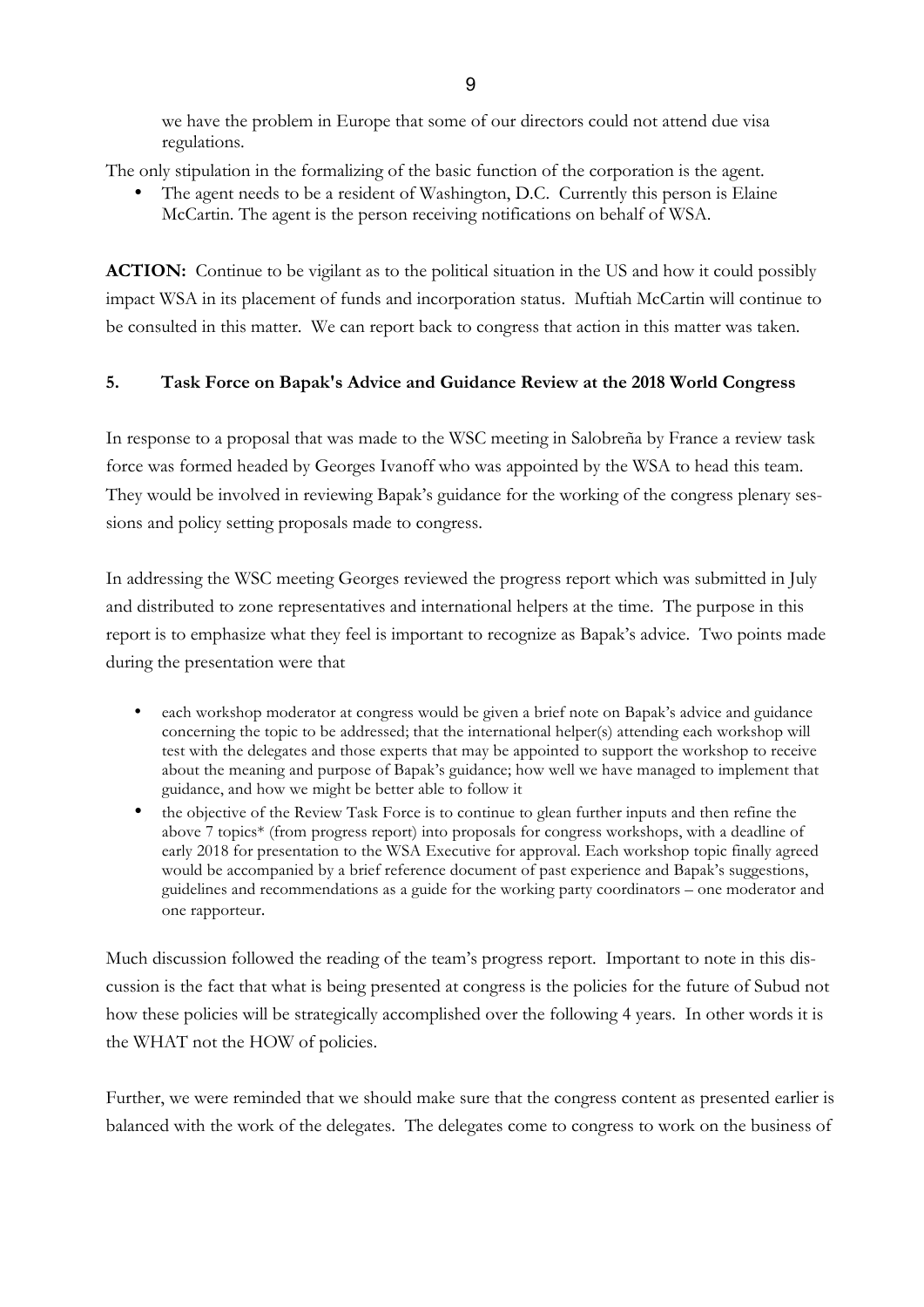setting the path for the future of Subud. Nonetheless, it is important to note that they need to have time to interact with Subud members from the various zones.

The young members present when asked for their opinion on this presentation stated very clearly that although times change there is invaluable knowledge which is set in the past and that no one should ever ignore what comes from the past to guide the future and that Bapak's advice is to help us with what we encounter as we travel down our road to the future.

ACTION: Formulate a proposal that is to be sent to the various zones and countries that would give a series of topics to be used in developing **policy** proposals for congress. Translate documents into French and Spanish for the use of the zone representatives.

### **5.2 The "Procedural Manual": Organizational Guidelines**

In response to Subud Spain's proposal at congress in Puebla that a "white book" about organizations and the roles of officers be compiled, Osanna Waclik and Paloma de la Viña were asked in Salobreña to do this work.

Osanna and Paloma gave a report on the status of the work being done on the manual for WSA. They have been working very hard over the past year and now the book is completed. The point of this manual is that it should be given to all members and needs to be short to be correctly understood. In this way all members become familiar with what is needed to be on a committee. It gives new committees a clear idea about their roles and the expectations of those in the various committee positions; chair, treasurer, secretary, wing liaison, on local, regional, national and international levels of the organizations. It reviews the roles as they were put into place at the time when Bapak was with us. The bibliography will have the codes of the talks that Bapak gave about organization/enterprises/SICA/SD and so on. In that way anyone wanting to or interested in knowing more can go to the talks and read what Bapak said without putting the quotes in the manual. **ACTION:** This manual should be translated into many languages, printed and produced so it is available for all new committee members at all levels of the organization and be handed over to the next WSA team.

# **6 World Subud Association Archives**

This particular session on WSA Archives was preceded with latihan and testing as to the importance of the archives and importance to support the archive unit.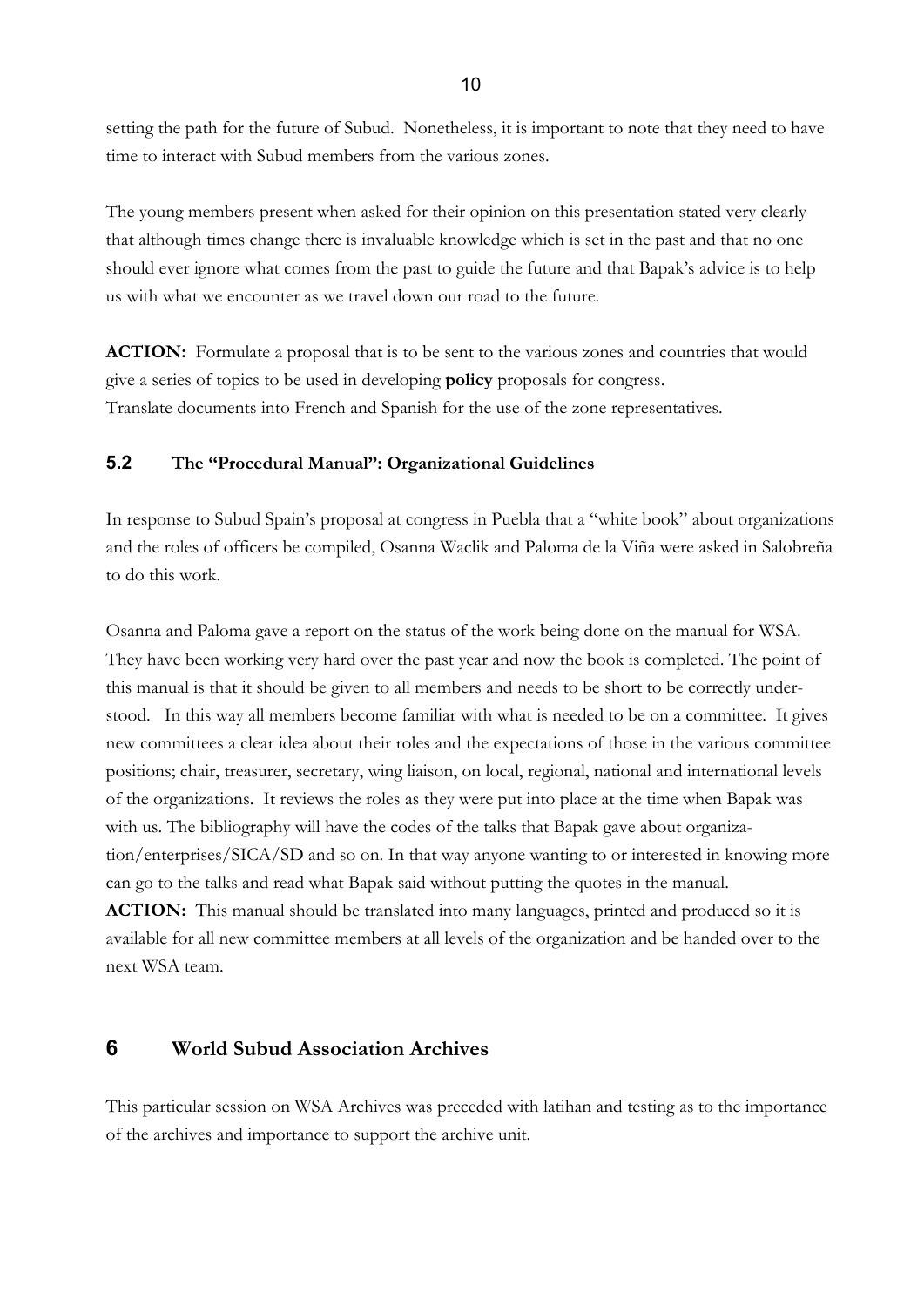Matthew Moir, one of the international helpers supporting the WSA Archivists, showed a power point presentation on the history of the WSA Archive units. The starting date to the time from 1957 when Bapak gave talks which were recorded, copied and distributed to members. This was the beginning of the safe keeping of the words of Bapak for the future generations of Subud. From this simple beginning the Tape Unit and archive center in Achel in Belgium in the Sillem home started in 1976, it was the first formal attempt at archiving materials to preserve the history of Subud. From there it has continued to grow and evolve into what we now have.

Asmaniah then highlighted some of the areas that need our attention, as outlined in the document circulated to Council prior to this WSC meeting. As we saw in the testing today, we need to bring the archive together and to give this part of our work extra support. Need to find the funding for the future of the archives and to find new homes for the archive materials and places for the archivists to work. As the archivists are experts and know what to do to have a well functioning archive center decisions should be made in conjunction with them.

In response to the mandate at Puebla, the Charter has been produced and should be finished by congress. It is now in its final draft needing only clarification and internal work on procedural issues. Further, the amendment proposed to include the WSA Archive as a definite part of the Association in the by-laws is now a proposal to be voted upon at congress 2018 All country chairs and ccs have received the proposed amendment to the by-laws in three languages. ( appendix 2.)

### **6.1 Tasks for WSA Archives**

Ismanah further explained the future needs and tasks for the WSA Archives.

- Get the Charter completed, reviewed, translated and made ready for congress 2018
- Look at permanent facilities in the different locations preferably being associated with an active Subud group for support
- Look at handling of documents in digital form, this needs to be reviewed for future
- Determine the final storage place for the original tapes they are now safe but need to have the final resting place determined
- An agreement needs to be signed by those who will receive the LTO -Indonesia and Japan
- Need of funds to train the archivists for the future; in Indonesia, Australia and the USA
- Need a service team for the Archives that is WSAA need to have a support team to do work, possibly, as chair, treasurer and secretary to look after the administrative parts of the work. We currently have a meeting facilitator – Ashadi .
- Need to have a coordinator. Asmaniah has been appointed by the WSSA Executive to act as liaison with the WSA Archives.
- Daniela is working on the procedural manual and data base which she sees as her priority
- Need to have strategic plan for financial security that is a long term financial plan.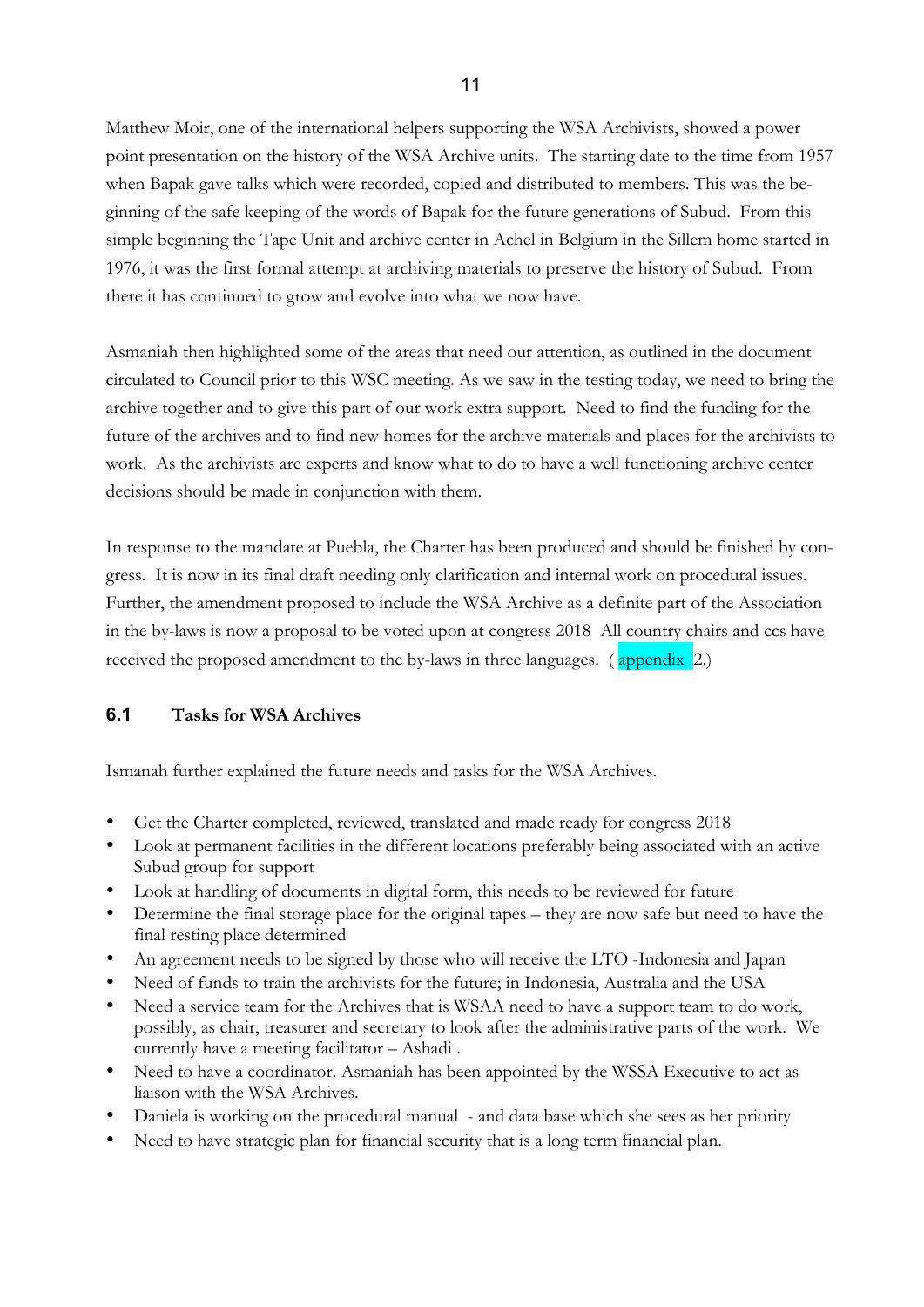- Need to have the liaison international helpers to continue in their support of the archives and to take part in their Skype calls.
- Roles and functions of various archive people and centers need to be re-defined
- Need to get Canberra in working condition as an archive center.

#### **6.2 Charter**

Progress in the production of the data base which Daniela Moneta sees as her main priority continues to be worked on. MSF noted its continued efforts in the financial support of the archives.

A discussion ensued as to the viability of having a permanent structure for archives in Canberra. As Canberra is an ideal place climate wise and due to the fact that Canberra already owns a piece of land with the appropriate permits for the purpose of having an archive center, it would seem ideal.

Elias gives his perspective for the next 10 years:

- 1. Immediate steps: complete the Charter
	- Make Cilandak unit fully operational
	- Define the role of other centers
- 2. Defining the next unit to be made fully functional
	- Cooperation with host country
	- Conclusions and next steps to be stratefied during world congress
- 3. Vision for 2024 as stated in Salobreña
	- Vision of 5 places well equipped to store/preserve Bapaks Vision and Mission
	- Find "home" place in US and in Australia
- 4. Support from the Executive and Council
	- Look at what we can do NOW during the remainder of this term
	- Many things are possible
	- Important to have it guided and connected to God
	- Follow the next natural steps Be together on the project so that we can see its fruition within the next 8 years.

# **7 Executive Services and Coordinators**

During this session the coordinators of the various services reported and the actions of the Executive in relation to the world congress recommendations and proposals were reviewed.

### **7.1 Translations**

In her report Elisa spoke about the importance of having a procedure to translate Bapak´s and Ibu´s talks as the WSA is the responsible for the quality of the translations. It is WSA's responsi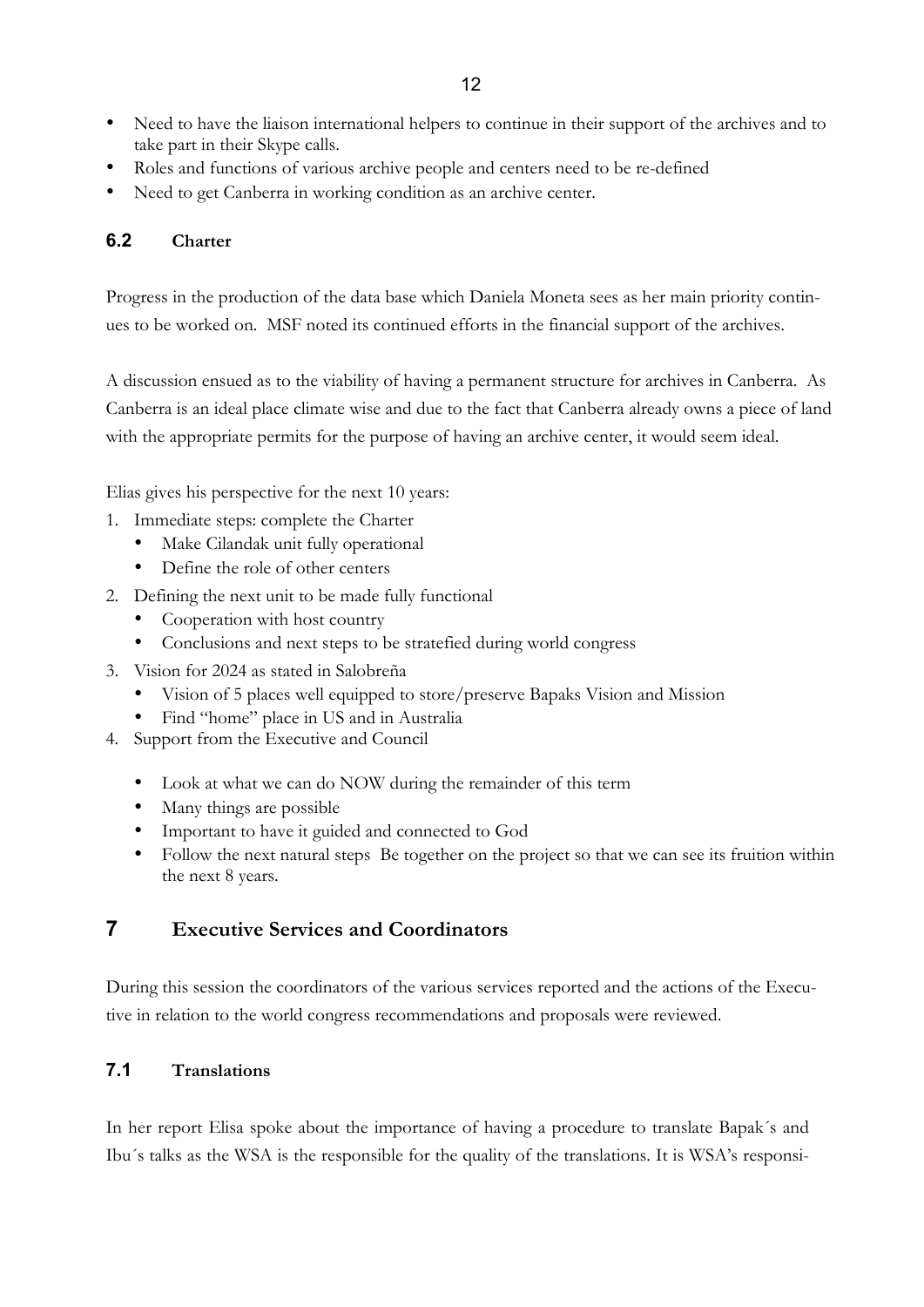bility to ensure that the writings and sayings of Bapak and Ibu are the originals, sincere and in accordance with what their authors said and wrote. The procedure is well described in the **Translators Manual** -available in the Subud Library and in Subud.org-. There are 5 basic steps: to transcribe, translate, proofread, edit and distribute.

Elisa also mentioned that the WSA Executive is closely working with Ibu´s Office to make a **Standard for referencing from Bapak´s or Ibu´s talks**. When quoting it is most important to give not only the code which indicates the place and date where the talk was given but also to follow the procedure and respect the use of the quotes as it is very easy to manipulate what Bapak said. For example, when using one paragraph from a talk which appears at the beginning and the other which appears at the end, giving that as proof of a point while leaving out the entire context and therefore changing the meaning of why Bapak said something different in the end paragraph. The point is that the reader has the right to know the source of the translation so he/she can have access to the complete talk. Always.

Translators have **"a kit for translators" in google drive**. From time to time when a translator of a third language has a question about one word or expression they ask the English translator and share the outcome with the other translators that may face the same challenge.

In response to a question Elisa expalined that to become a translator it will very much depend on the language you are translating in. Basically it is up to the National committee of the country to test and decide if you can become a translator, further very good proofreaders and editors have to be part of the team as this is an important step in the translation procedure. All this is explained in depth in the Translators Manual.

It is also advised that the translator have some knowledge of Indonesian so they can listen to the talks not to transcribe and translate from the recording but so that they can get the feeling of the words in the talk given by Bapak or Ibu. For the translations of Ibu's talks, they must be done from the English as it often happens that as a talk has been trasncribed it is given to Ibu who may make suggestions and notes for changes throughout a talk. She might say instead of using this word use this one. So translators only use the English translation of a transcription.

Elisa mentioned that the project of subtitling video talks was now complete in 5 languages with 12 talks in each language. SPI was able to compile these talks and produce one volume. The question was asked that in subtitling Ibu's talks what about the changes that she makes, how do you compensate for this. It was made clear that since one of Ibu's talks appeared on Youtube she no longer allows the video to be distributed. You may listen to or read a talk but there are no longer videos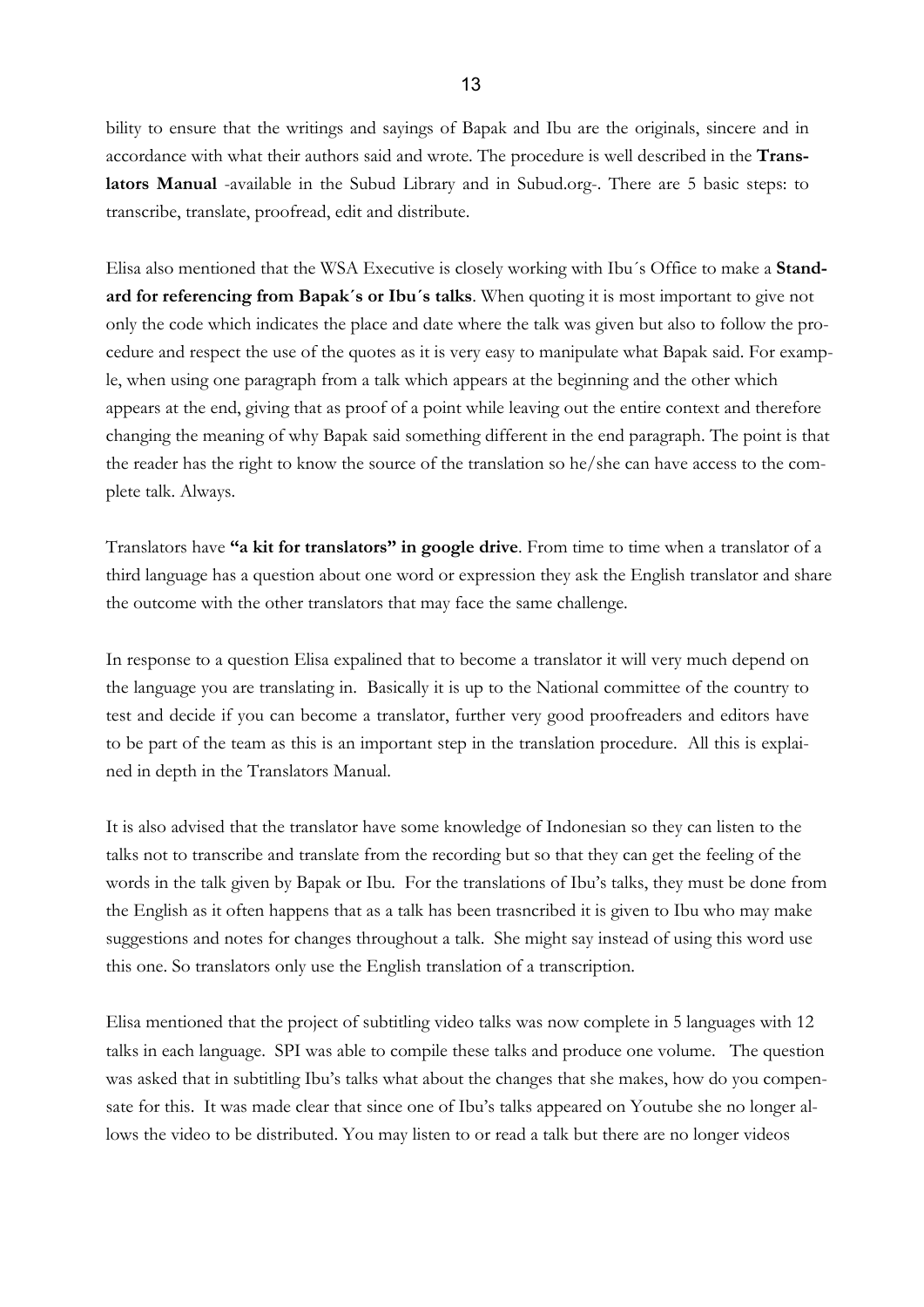available. Elisa stated that they are working hard with Ibu's office to complete the coding of each talk for referencing now and in the future.

Elisa was thanked for her hard work which she does quietly but constantly. We are indeed lucky to be the recipients of her dedication to Subud, Bapak and Ibu's talks to insure that as much as possible the words which are used are accurate and give the correct meaning to what is being translated.

**ACTiON**: Pay attention in each zone as to not publish Bapak or Ibu´s talks on public media. When quoting give the full information about the source of the talk. If doubts PLEASE ask WSA Exec.

### **7.2 Subud Youth Activities International**

#### **7.2.1 Subud Youth Activities International Coordinator**

Ismanah stated that based on testing and interviews of each candidate as both were shown to have the qualities necessary for the position, the youth recommended that Ethan Harris would be the coordinator for the team of youth representatives until congress time and that Peter Jenkins would be the liaison person between the youth representatives and the world congress organizing team to put forth their concepts and help to facilitate their voice. A letter of appointment is being sent to each of these candidates.

### **7.2.2 Review of Basara Project**

In looking at what could be considered the kejiwaan benefits from the experience. It is not necessarily latihan exercise per se but it is daily life and activities. Many people felt very developed and many came with life career questions and the benefits was for many to help them identify and find solutions to their questions.

Many cultures, religious beliefs and principles of life were brought together through the participants. Those who came immediately felt as brothers and sisters, they shared the culture of Kalimantan, they shared their experiences and stories of life, they developed their creativity as they had space to explore the meaning of creativity in themselves. They found innovative solutions to their questions, they worked to develop project ideas and visited social projects in the area, which awakened their awareness of others in different circumstances of life, they felt the connection to each other and the place of their environment.

Those who were the innovators of the project and worked diligently and arduously for two years before Basara came into the success story that it is. Many of the organizers did not sleep for days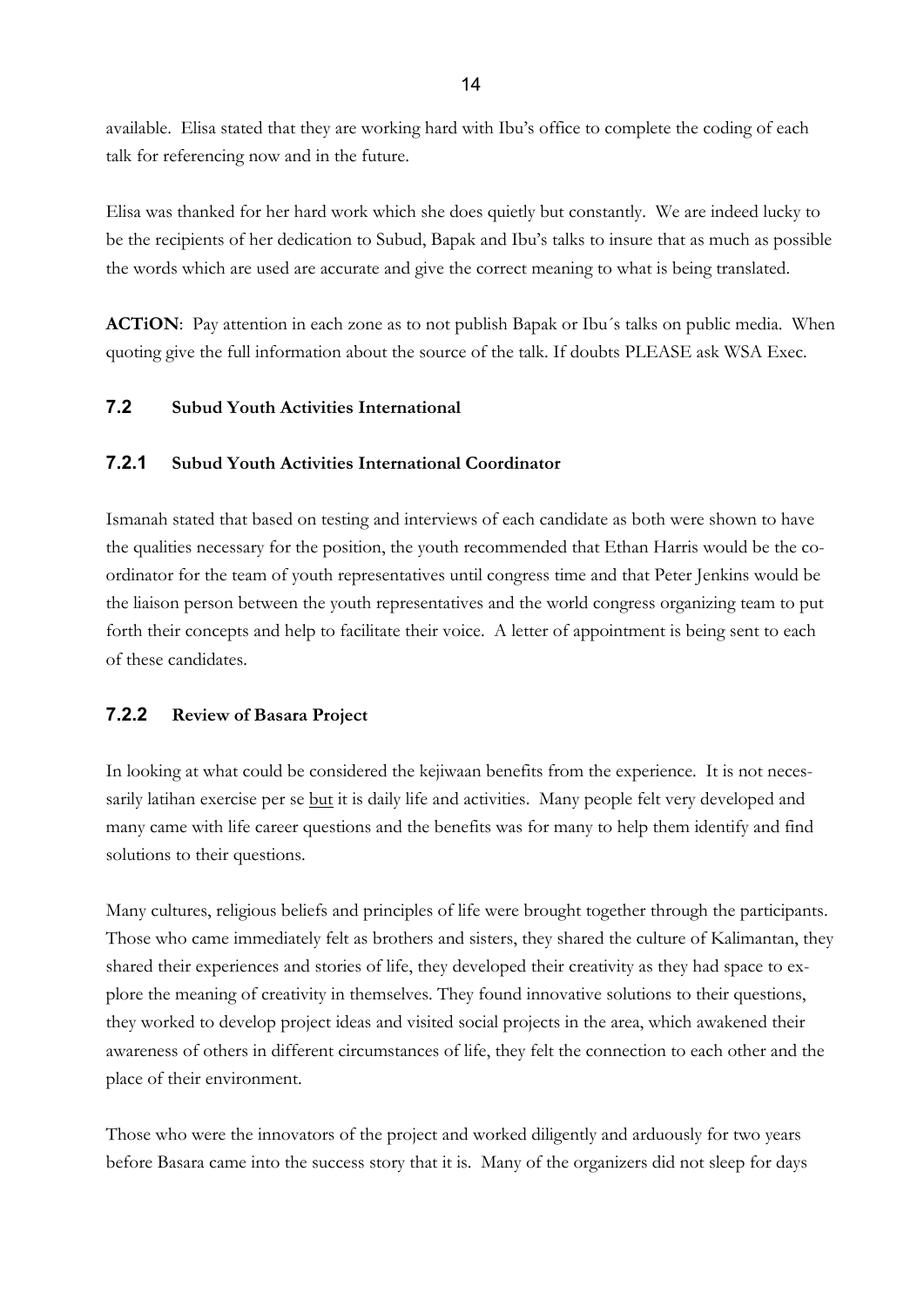ahead, they did latihan together every day to help them stay united and to help them work together to find solutions to the problematic situations that would arise. They felt supported by the "leaders" of Yes Quest, the chairs of the wings, and George the coordinator. Peter who worked closely with Tauhid, was the bridge to all the wings for Basara. The workshops showed how the wings can interact with each other and work together.

The local community of Rungan Sari residents gave their full support to the project and was pleased at the end for what did happen there. Dyaks came to the opening and gave the participants a flavor of their culture by performing the ceremony which begins any large gathering in Central Kalimantan.

Financially, Basara raised more money than it needed. The extra funds were given to the local community and to youth elsewhere for their gatherings and also some was put aside for travel to congress. The registration fee was 400USD to include everything; meals, accommodations and excursions.

#### **7.2.3 Gathering in Cuba**

The proposed youth gathering in Cuba from December  $26<sup>th</sup>$  to January  $3<sup>rd</sup>$  was discussed. There were mixed feelings about this gathering as it is close to the World Congress and it could be that the youth will be more focussed on preparing for and saving money for world congress. Others felt that it was part of the continuation flow from Poland to World Congress and is viewed as an important way to gather the youth from North and South America with a focus for this meeting to work on a social project (Moraliando project). Further, as Cuban government has recently accepted Subud legal status, it would not be good to cancel one of the first planned events. It will also follow the zone 7 meeting which will take place in Habana from October 6 to 8. The youth representatives who were present during this discussion stated that they would support and help Arif and Konrad in their efforts to organize the gathering and Fernando Fatah as zone representative is fully committed to helping to facilitate the meeting. The youth stated that they would try to sponsor five to ten youths to attend the meeting in Cuba. One concern was that this being the holiday season it might make it more difficult for youth to attend.

The Kejiwaan component will be carefully looked at by the organizing team in cooperation with the international and national helpers.

The youth also spoke of the successful gathering at Amanecer of the youth from Mexico, Ecuador, Chile and Colombia in April 2017 (13-15) As this was a special time in Latin America the youth see Cuba as the next piece in the flow chart to Congress and a way of implicating the North American youth.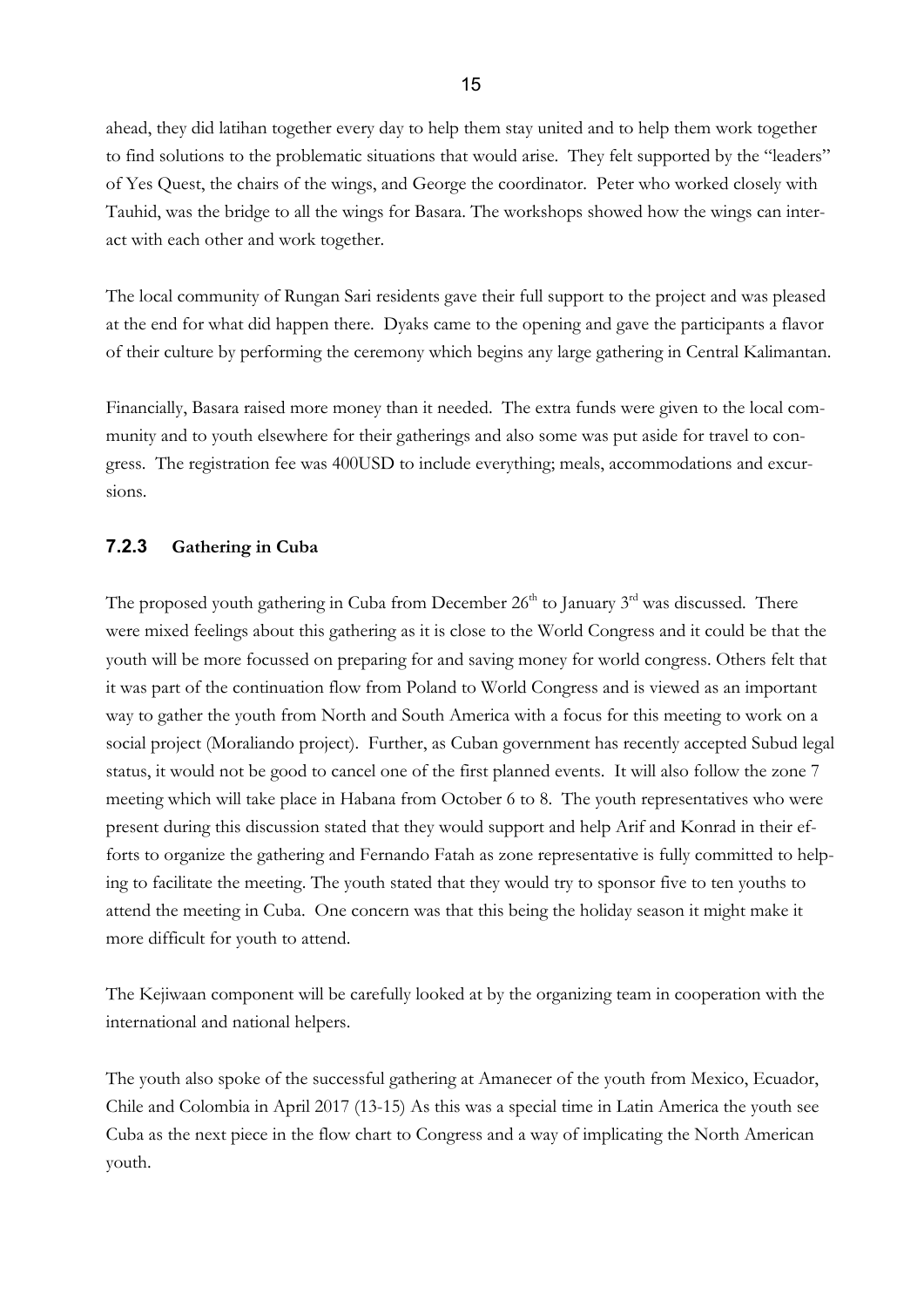The youth feel very connected to the world congress and want to bring their energy and joy to the meeting in Freiburg with music, dance, art theater. They hope to video and live stream the events at congress for the rest of those not present.

Rosella Vaughn as zone 4 Youth representative spoke of the activities which have taken place in the zone since Poland. She has been very involved in communicating with the youth around the world using a newsletter as a vehicle and Skype and WhatsApp as more immediate form of communicating news as it happens. Andrea Sillem and Rodrigo Rogers took part in the zone 3 meeting in Italy as the youth zone representatives for zones 3 and 4. They felt that there was a bridging of the age gap during the meeting. Further, she has been part of the zone 4 meeting in Greece, of the German national congress in Nordhelle and currently here in Freiburg for the pre-council meeting on congress content.

Rosella explained that in her view the youth now take more time to travel, to explore their options in career choice, to find meaningful work and that they often switch from one career to another. She enthusiastically finds the concept of SUBUD LIFE for world congress an exciting prospect to help youth to understand how all parts of Subud fit into their lives and to help them find meaningful projects to work on over the next four years as they did in Basara.

Rosella reminded the council that Rodrigo from zone 3 with Andrea Sillem attended the meeting in Spain and explored the gaps between the ages and worked on ways to ease these age-deemed differences. The problems are on both sides.

There are three basic objectives for the youth at this time:

- Youth gathering in Cuba and funding to bring 5 to 10 youth to Havanna,
- Find a solution to connect with the youth in Africa,
- Find ways to support the concept of world congress and bring youth to Freiburg.

A poem by Konrad Muñoz was read and translated by Uraidah Arratia. ( attachment 3)

### **7.3 IT program and Coordinator**

This is not officially announced yet but it is something that started during Basara. Sebastian Medina and Robiyanto started to work on a plan to support WSA. What has become clear is that Sebastian will head the IT team who will look at our websites and work to improve and develop what is needed in this area. The plan is to coordinate with the WCOT and Rainer Gilhofer as the contact person for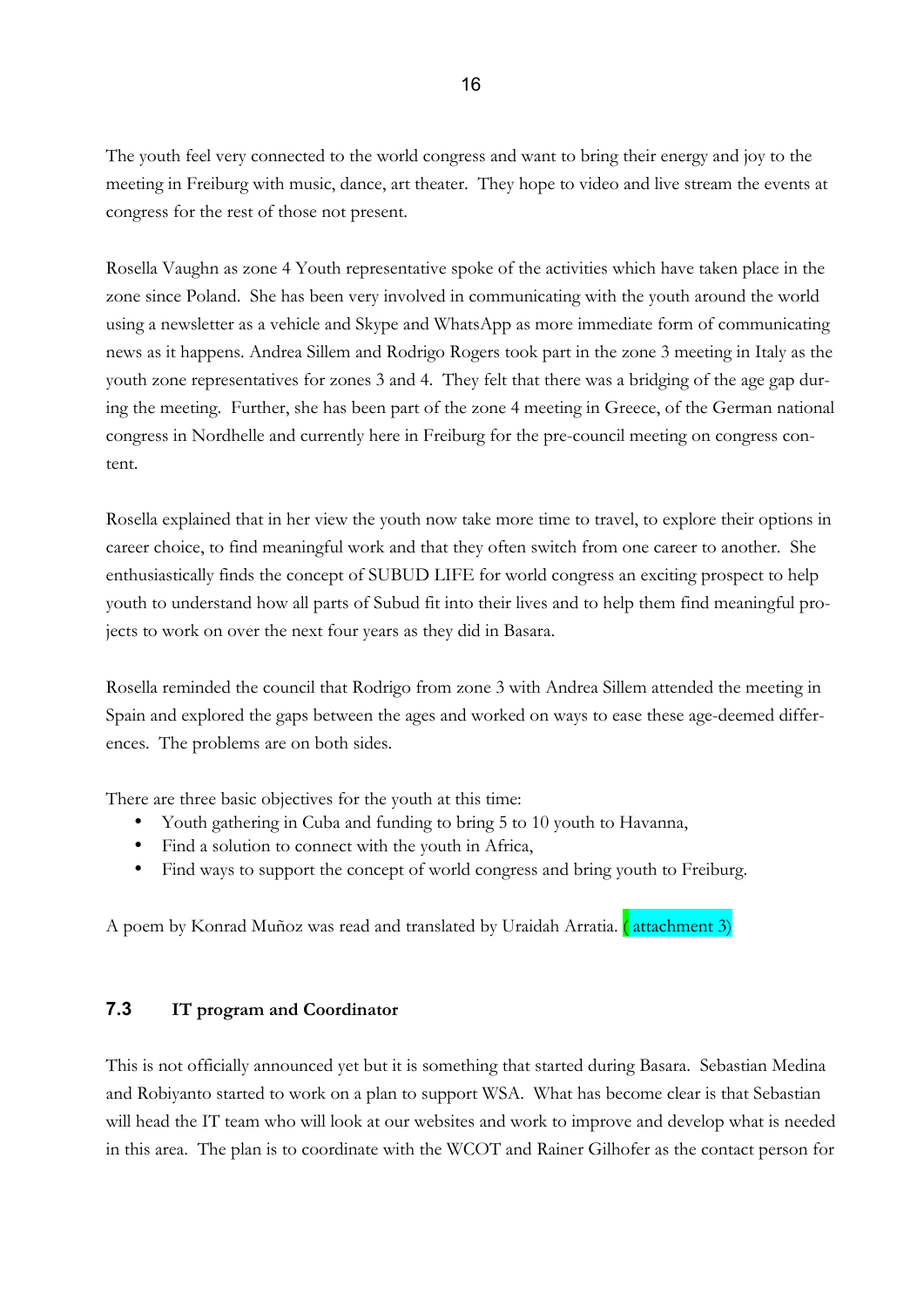IT and to develop applications that will enhance the use of the web sites. Further, they will support Rainer in his task of getting the registration page up and running. He is working with Stewart Horthy whose company ISOS is developing an event developent program which would include the registration for world congress. This event organizing system will be used not only for the world congress registration but also to develop and organize all kinds of events, such as youth gatherings, national and zonal meetings and any sort of meeting in the future. It will be a hub for all kinds of applications; Subud library, Subud centers, Subud committees etc. The important piece is that Sebastian is not only a software developer but specializes in security. This is what we highly need at this time and it is coming to us. It follows the recommendations of Rashid our former coordinator and he will hand over to Sebastian the position.

**ACTION**: Write an appointment letter for Sebastian and facilitate the change over from Rashid to Sebastian. Pay attention to changing the subud.org site which no longer works sooner than later.

#### **7.4 Care Support Coordinator**

In Salobreña it was agreed upon that all coordinators for WSA services would be changed in midterm for the sake of continuity. The new coordinator for Care Support is Amanecer Urrutia from Colombia who is Paloma Muñoz' daughter. She is supported by the international helper liaison Rashida Cooper and Hoan Toan Phan. Further, continuing on the advisory team is Magdalena Gonzales from Montreal who continues from the last term. It is recognized that it will take some time for Amanecer to learn all the existing international connections and therefore, there is appreciation for the international helper liaison. New policies are to be worked out concerning the administration and distribution of medical emergency funds.

#### **7.4.1 Emergency Medical Assistance**

Emergency Medical Assistance is the part of the budget that we have in WSA to take care of our own Subud members as some countries may have almoners' funds and others do not. The budget is small 20,000USD. At this point, the budget is in part for emergency funds, that is medical and health, and the other for education. There is a general guideline that 1000USD be paid once to a person for education. A report from Arnaud Delune the previous coordinator for Care Support is available in the representative google drive (see appendix 4).

The liaison international helpers reported that fulfilling this role has been hard for Amanecer so far and that the IH support has been good and constant. What seems to be unclear is that there is a limited amount of 20,000USD and that this needs to be distributed on a wider scope, that is, for each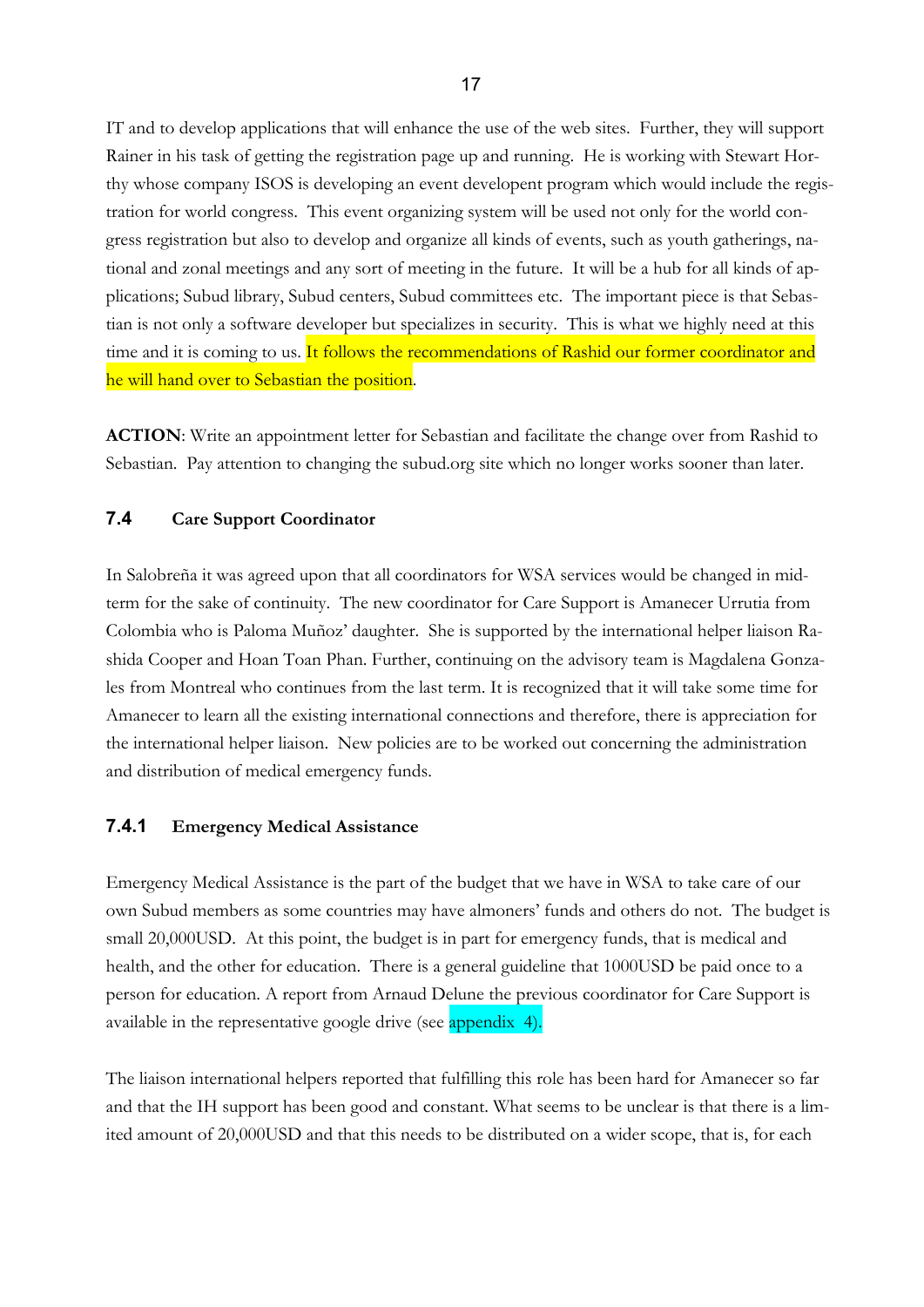area to receive 6,500 USD. Clearly, this is an emergency fund and not one to sustain on going needs. This means that about 6 people per area can be helped by care support in a given budget year.

**ACTION:** Care Support: Look into the countries which have Almoners funds to see if they have an identification procedure that works better and that would be easier for WSA to use in dealing with countries and local groups in the funding of medical emergencies for members, leaving the testing only at the international helper level.

### **7.4.2 Education Program**

There is a growing feeling that the education fund which has been incorporated to the general fund for care support does not adequately take care of the education needs of a person. With only 1000USD, a person cannot go far, in most countries, to complete a career path. This then becomes an emergency educational support. There seem, however, to be a growing need to fund the education of children of members and even of members themselves. We were able to find funding for a young man in Colombia who needed our support for his education, but we need to create a new venue for funds for education.

We have a vision that we look at the education program and take it out of care support and start a program for youth and look at a bigger picture. Bring all our resources together not only have money for scholarships but we also could start a mentoring program; SESI, WSA SICA and such.

Vision has two sides: one within and the other from outside to help support young people. Peter Jenkins' vision "Beyond Basara" to be joined with Ismanah's vision. We would like to develop a task force to work with this and form a proposal that could be brought to Congress 2018.

We would build not only a scholarship fund but also a support team using all the resources available to us though the wings. We even envision that pay back could be in kind and not only in dollars. It was expressed that the education program could be an excellent way by which we can support young people, help them in their quest, in their ability to achieve their career. As was mentioned by the youth, they take more time these days to find themselves and are more careful in their choice of life long career.

# **ACTION:**

- 1. Create a proposal to be presented at world congress so that we could have people to join this project.
- 2. Obtain the support of wing chairs as this is strongly connected to the wings.
- 3. Find someone to coordinate the various pieces of this project.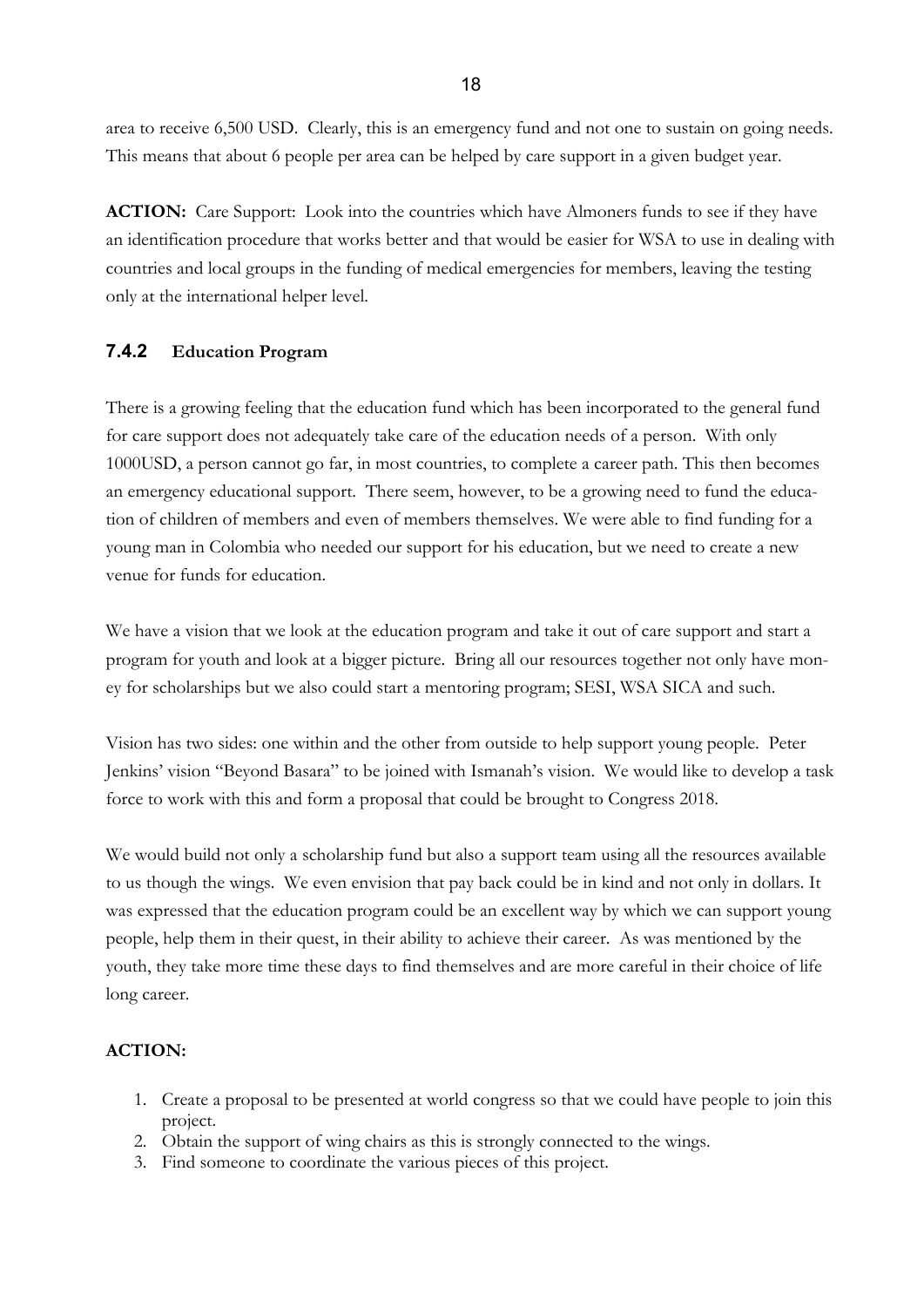4. Have the support to continue at all types of meetings, nationally and internationally, not only at congresses as many youths cannot be at congresses and would then miss an opportunity to receive help.

Educational Program: Continue to develop the education program and to look for those who would like to be involved in developing this program. Establish the proposal to be presented to world congress in 2018 for discussion and voting.

Bapak's advice was to start enterprises to help support other programs that Subud needs for its members. Send names of interested people who want to be on the education committee to Ismanah.

# **8 Wings and Affiliates**

Unity was seen as the main focus of the WINGS and Affiliates of Subud. Using this focus in preparing the content for the Congress was part of the discussion during this session.

## **8.1 SICA**

SICA reiterated the fact that it is often the desire of young people to travel to exotic places and to find an oasis to develop their talents and their future and they are experts at traveling cheaply. In their concept the oasis would be a place where young people would complete modules of the World Quest Program (see the attached paper for details of these). People, young people especially want to have time to explore who they are and how they can develop a way of life that will benefit not only themselves but also the world at large and to find ways they can give back to Subud.

This SICA presentation "Beyond Basara", by Sebastian and Peter gives shape to their concept of what can happen to bring SICA in the world outside of Subud. It helps to give a new shape to the efforts of those who worked together in Basara, and those who have been working on YesQuest for 16 years. This is a new way to offer young people outside Subud the same opportunity to combine an outer journey of challenge and adventure with an inner exploration of talents and potential. The paper presented by Peter "Beyond Basara" is available for reading as an attachment to these minutes.

The question, at this time, is can we offer this kind of opportunity to a significant number of young people from different cultures, beliefs and circumstances around the world and are the resources present in Subud to form the basis of such an ambitious project.

The idea is for this project to be presented to Subud members around the world and if it gains momentum then a team can be formed which would explore a business plan of how this can become a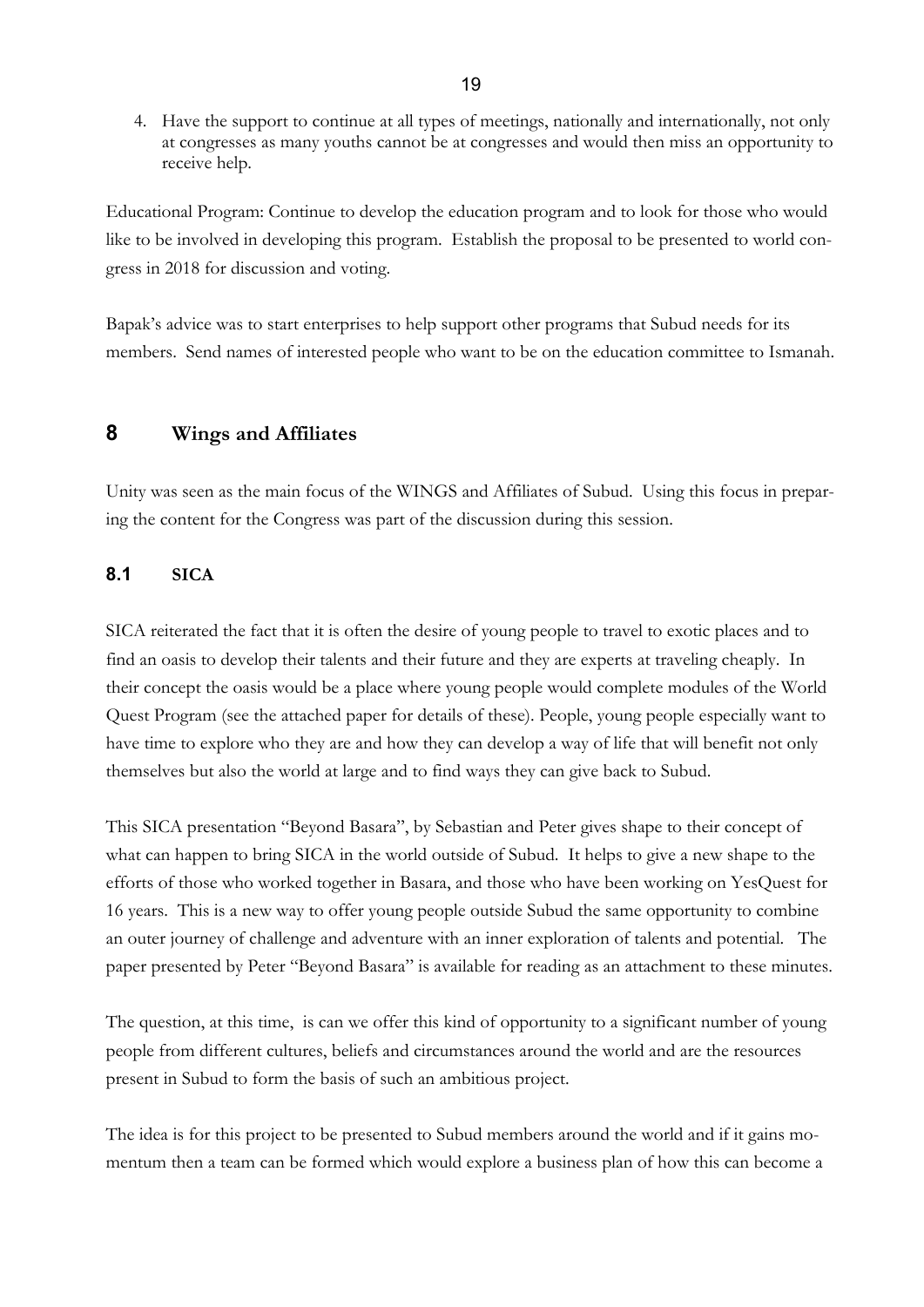reality. At this stage today it is a concept and maybe at this meeting there are people who resonate with this concept and would like to sign up. Peter was happy to take names and email addresses of those who might be interested in the following ways:

- People who think this is interesting and would like information as it evolves
- People who would actually like to be involved.
- People who have the expertise in areas that are necessary to develop this concept.

There are people who would want to be part of a team to work things out to grow concept into a possible presentation for congress. If we can form a team and we can develop it, we have a year to prepare a presentation for world congress and maybe we can look at initial funding that would be needed to develop it while at congress. The business plan is not something that Peter will be doing, the team would do it.

### **8.2 SIHA**

SIHA was started at Anugraha and then forgotten and only the psychologists were working together as a network. However, in Spokane Siha was once again ignited and now we have produced two newsletters and have received a bequeath donation for which we are grateful. SIHA has been present in the zone 4.meeting

For many years we have had sessions where members interested in SIHA, not only as professionals, but as persons who just want to participate to learn more about health. At this time, we realize there is a need to have programs that are useful to Subud members perhaps in the domain of self-help for healing and living healthy lives. Siha now has a website which was put together by Howard Richard, currently accessible only to members in health practices to share and interact. It is a lot of work to build and maintain a website.

#### NEXT STEPS:

- 1. Continue the work we are doing
- 2. Look for opportunities to work with other wings in their activities and projects as we did with Basara
- 3. Remind ourselves that the big picture is that this is for all huminity, and that the latihan imbues all that we can do
- 4. Continue to attend meetings in all areas sometimes this is a challenge as we are all very busy with our work in our professions
- 5. Look at what it is that we can do in simple practical ways to raise health of people on selfhelp basis. This is seen as an area where we can make progress.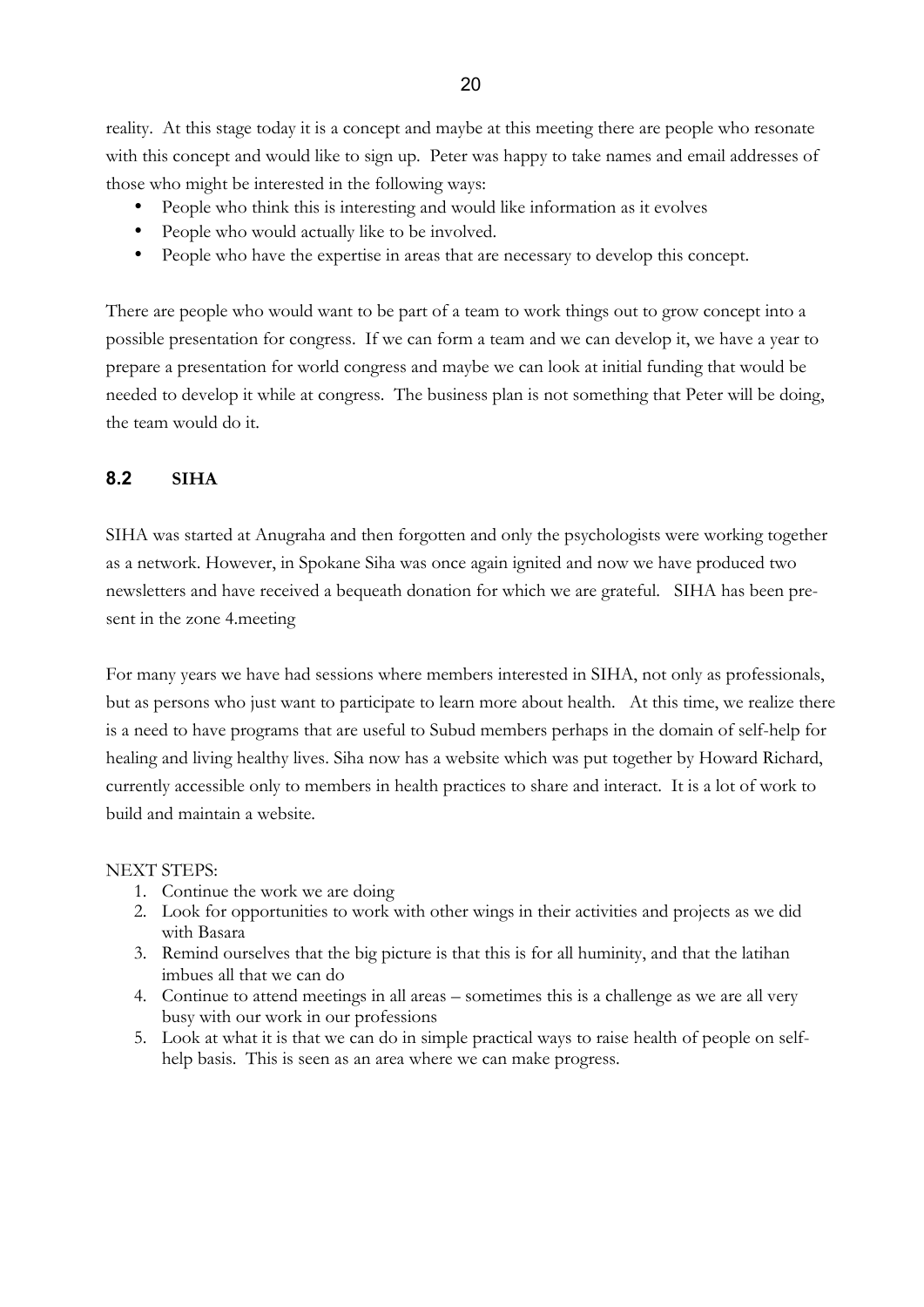### **8.3 SESI**

Hadrian acknowledged the hard work of Harris Madden for Basara and youth enterprises. He further stated that there are countries which have SESI representatives but that many countries do not and that it would be important to work on getting all countries to have national representatives for SESI.

It is good to remember that an enterprise is really your work accompanied by the content that you put in to it – the work from your inner to your outer. That is how you can define enterprise. His feeling is that it would be good to look for a way to bring us all together to reflect on an activity in the world that reflects all of us **or interests most of us**. (perhaps a large enterprise)

Last year there was 10,000USD donated to **10** entrepreneurial projects of the youth during Basara. The objective for this was to give them the opportunity to bring forth projects that they would undertake to grow their future. Look at the newsletter on the website for the results to date. Many of these projects have moved forward and had a successful outcome. The newsletter address:**subudenterprise.com**

The work projected for SESI for the next year:

- To add articles **about the progress of Enterprises** to the web site (**subudenterprise.com**)
- To support WSA with funds of **\$2**00,000 **From Enterprise contributions (\$100,000 in match funding)**.
- To continue with the intention to invest another **\$**100,000 to **assist Selected Endeav ours** get to the next stage **before World Congress.**
- To continue with intention to have **funds** available at congres**s** for projects that arise from within the **workshops / project presentations** in the SUBUD LIFE environ ment.
- To continue to work on two very large projets dealing with solar systems from within the company UM

### **8.4 SUSILA DHARMA INTERNATIONAL ASSOCIATION (SDIA)**

Kohar stated that main mission of SDIA is to support those who are inclined to do projects that is, to support them through their national committees. So helpers and Susila Dharma (SD) chairs in countries support those who do the work in projects.

Kohar gave a review of the budget figures for 2014-2015 and 2016. The figures show that the support for SD has declined over the past three years. Although they have strong partnerships in doing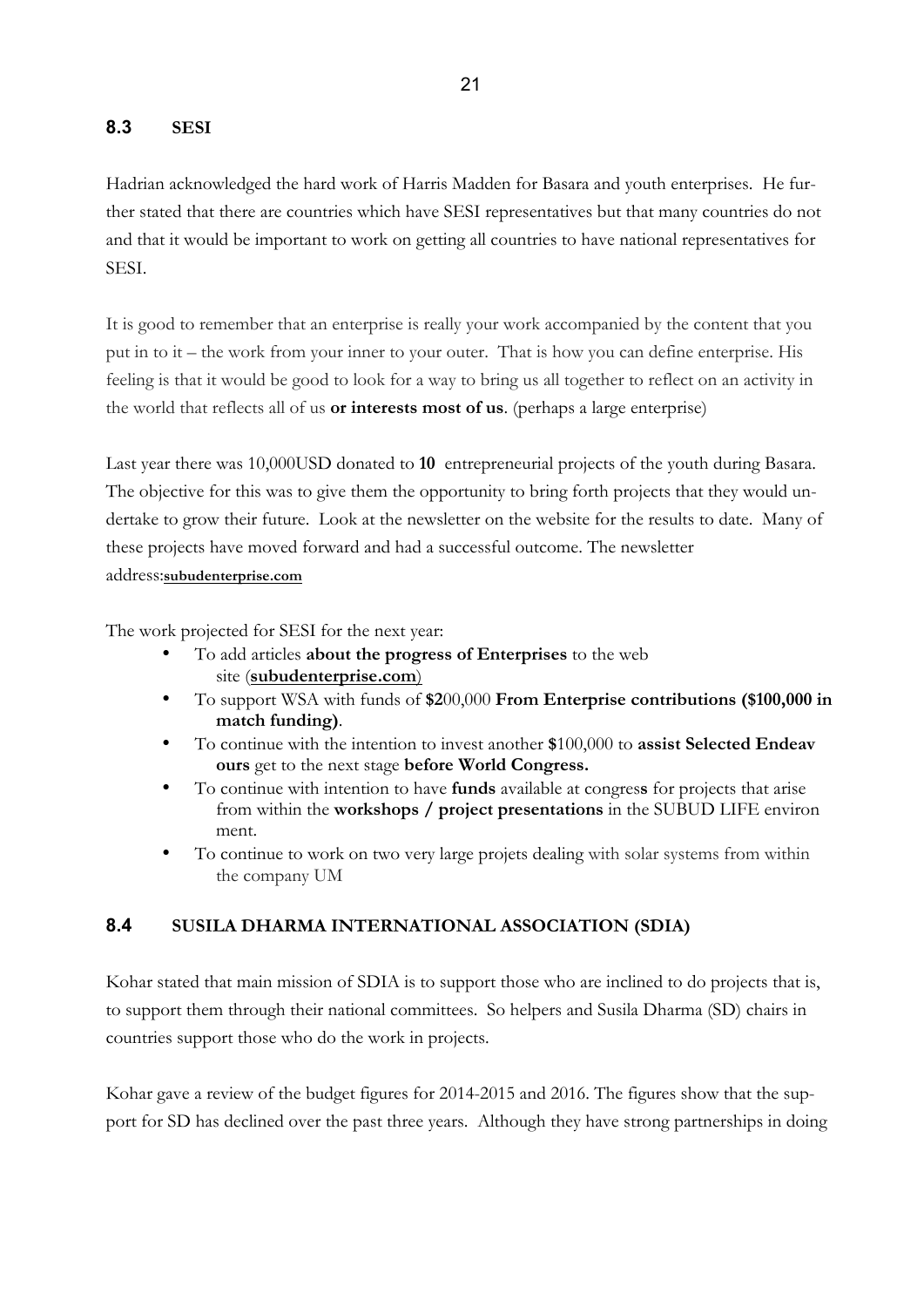certain projects overall the budget is falling and SD will suffer in the future unless fundraising can be increased.

The work of SDIA is like the three legs of a triangle:

- 1. Ensuring that the work has content. Make sure that centers and projects have real synergy.
- 2. Make sure of the outer quality of a project, including legal standing, board compliance, planning and fundraising. Look at behavior of project leaders and workers.
- 3. Outreach and partnership with businesses, government granting agencies, universities, private foundatons and donors in general.

In particular the goals for 2018

- Becoming a sustainable, effective organisation and SD Network? (SD Projects, SD Nationals and SDIA)
- Working in close, practical, effective partnerships within the SD Network?
- Expanding our Grant writing and Grant Management Capacity?
- Becoming better at project design and budgeting!
- Using our human resources as common resources?
- Bringing in new skilled people, both youth and professionals?
- Strengthening our support within Subud?
- Strengthening our capacity to connect with others outside Subud?

#### **ACTION**

To accomplish the goals the next steps are:

- 1. Find the way to go to the outside while still being grounded in Subud Association. SDIA needs the association to ground us, it is the anchor as it moves forward
- 2. Find the way to speak about the work so that it is more pallpable and ignites more people to support SD
- 3. Find ways to maintain the inner quality while we increase the outer qualirty to reach more people in and out of Subud for support
- 4. Find ways to increase the capacity of our work. Currently the supporting foundation to our projects in Africa, sees that our lack of funds is the piece that holds us back and wants to work with us organize our fund raising efforts
- 5. Explore the existence challenge; how can SDIA and WSA be part of a joint fund raising effort
- 6. Make sure that it is done in a uniform way so that there is good working synergy
- 7. Explore the need to prepare a proposal to present to congress that would include wings in the work that national congresses do
- 8. Explore ways of combining wings working together as One Body / Unity

Elias commented: In our framework we need to look at what we do for long term sustainability and how we structure wings together as this is the latihan being put into action in the world. We need to insure there will be projects in the future. Do we let this happen spontaneously or do we take it to group level to work on?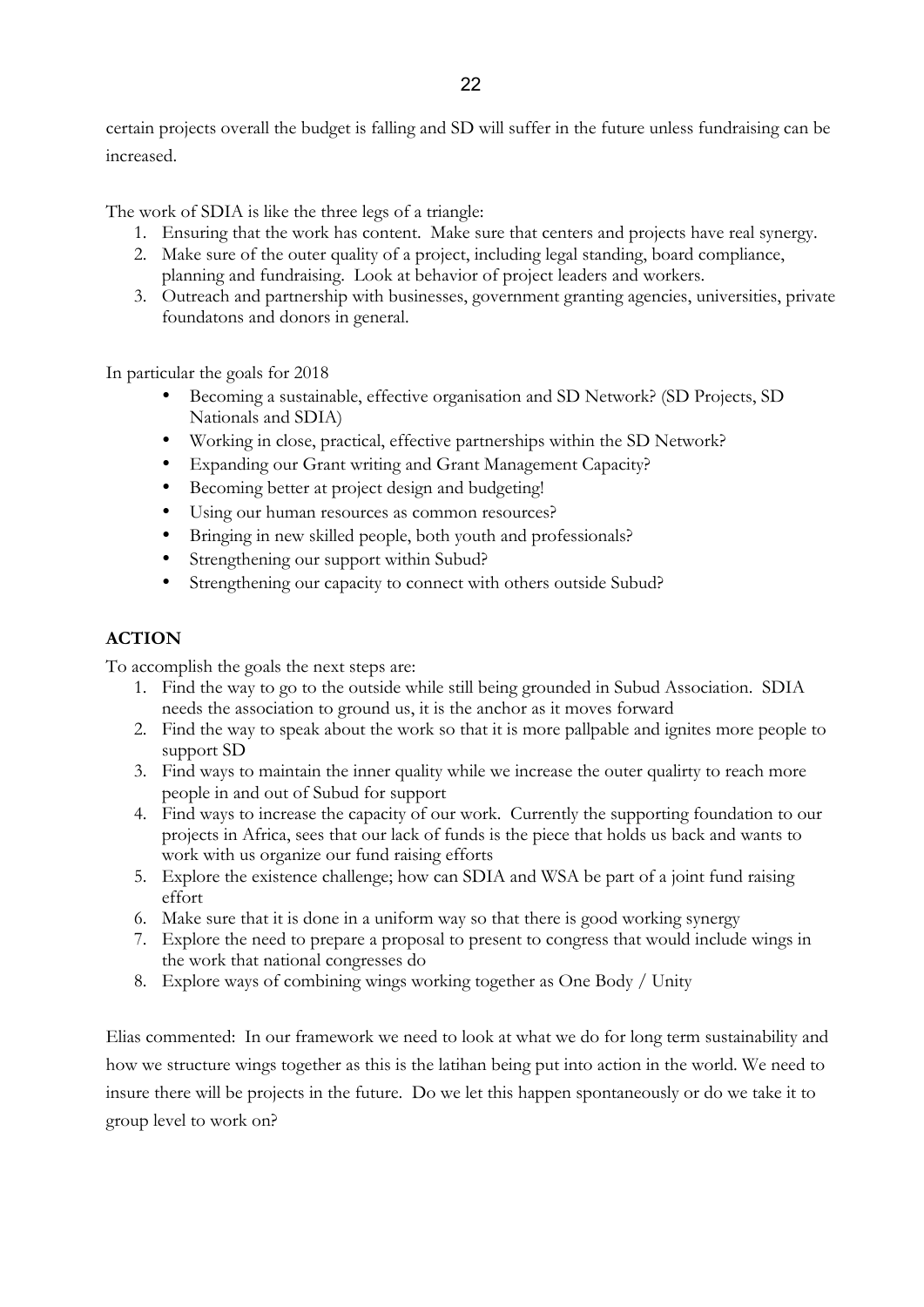23

# **9 International Helpers' Reports**

The international helpers reported on their activities over the past year by area.

In Area 1 helpers spoke of their visits to all the centers and how during their visits they witnessed that there is a great need for the helpers to review their role both within the helper dewan and in their relationship with the committee which seemed to coincide with the recommendation at the Puebla congress that there be more work done with helpers in "Helper Capacity Building". Having helpers understand more clearly their roles and duties and their inner capacity helps to make their dewan stronger and improves the relationship with the members. The area 1 helpers feel that they need to visit one more time the countries previously visited to complete their work. When in a country, since distances are large in the area, they visit as many centers as they possibly can and so their stay can be anywhere from 10 days to more than two weeks. Area 1 helpers are liaison to Care Support and WSA Archives.

In Area 2 which is extremely large, approximately 44 countries of people from various cultures, religious beliefs, and length of experience in Subud, makes the travels in the area very interesting. Many countries are quite far and visiting becomes difficult so that they have done much of their work by taking advantage of attending zonal meetings and national congresses and other gatherings to make contact with helpers and work with them as dewans including their KC and national helpers. Capacity building has been an integral part of the work. It is important to make members who live in isolated places feel part of the Subud family. As international helpers they feel they become the Subud ambassadors to these countries and their link to the rest of the brotherhood. They visited countries like Russia which has a strong commitment to Subud but does not want to hear the word chair or committee having been under communist rule for so long. Moldova, Ukraine, Lebanon and Lithuania are poor countries with barely enough members to be considered member-countries in WSA but with a strong commitment to Subud and the latihan. Then there are zone 5 and 6; both French speaking Congo and English speaking African countries which will be visited this year for their zonal meetings; Congo in September for the zone 6 meeting, and South Africa in November for the zone 5 meeting. They did visit South Africa and found that the visit really helped re-ignite the two groups there which lost most of their wealthy members and so are challenged with the upkeep of their properties. Further, the area 2 helpers work to support the WSA team and other arms of the Subud services such as Archives liaison.

In Area 3, the helpers have traveled to many countries in South and Central America. This year they are traveling to US and Canada areas they had not visited before. In all of their travels they emphasize work with the helpers including the National and KC of the countries. As a matter of fact the national helpers have often accompanied the international helpers on their travels. Throughout their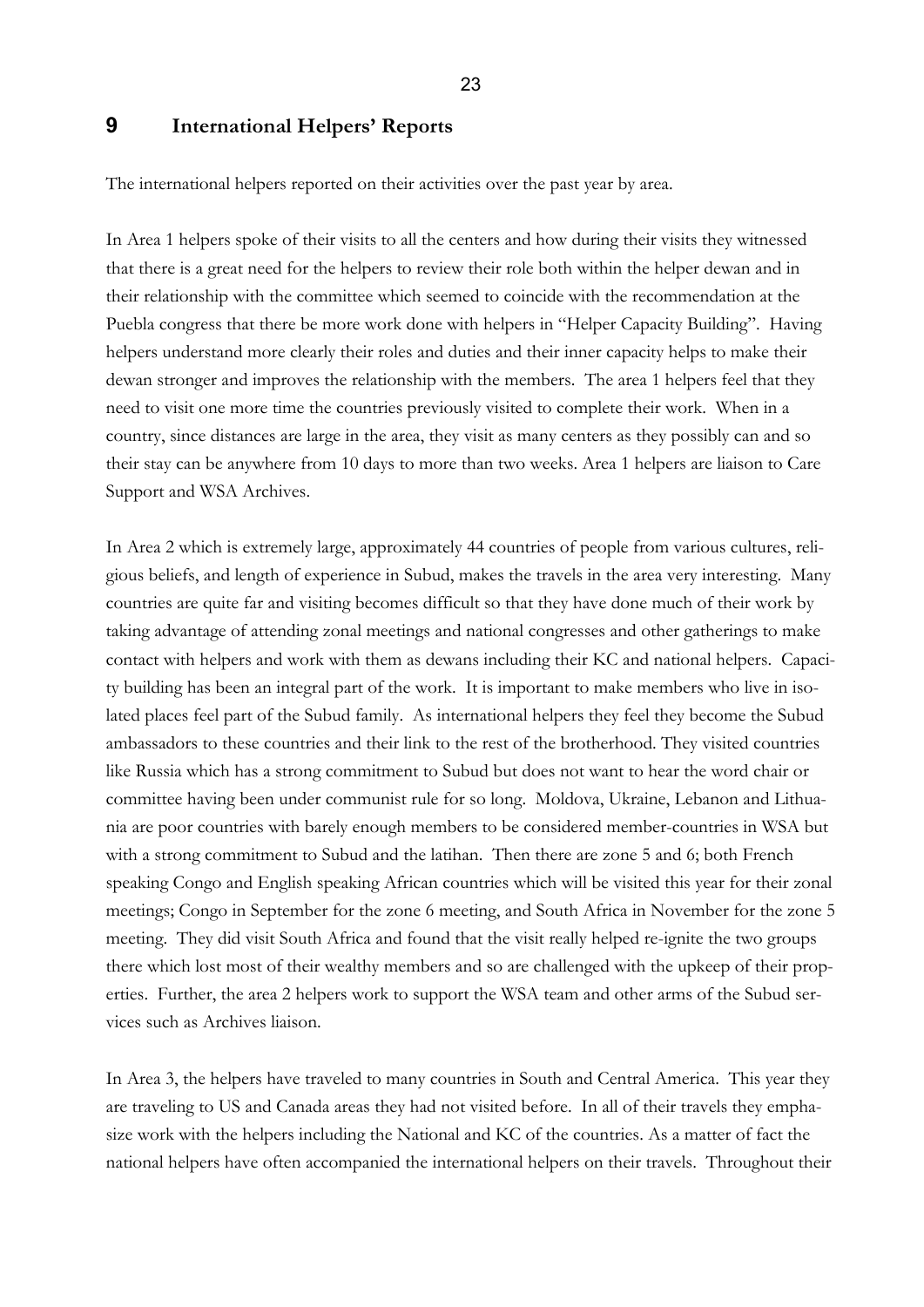travels they have witnessed the benefits of having Subud houses as these become gathering places for both young and old on weekends. Many activities take place there for the members. As in all places the helpers benefit from the visits by being able to work on understanding more clearly their roles and duties as helpers and with their relationship to the committee members. They are often able to be introspective and work, through testing, on the reason for the lack of harmony in their particular center. But over all the members in the area are truly dedicated to the latihan and to Subud. It is wonderful to be in contact with so many people who turn to God in their lives and such a blessing to witness this and to do latihan with them.

# **10 Muhammad Subuh Foundation**

#### **10.1 Muhammad Subuh Foundation Draft Budget for 2018**

MSF and WSA in their joint meeting discussed the income and expenses of the Muhammad Subuh Foundation, looking at the income from bequests which was modest this year and at the normal expenses of the foundation which are housing grants, support of the WSA Archives, the international helpers travel. There was also a look at Farka's fund.

Proposal was made to approve the draft budget as presented:

I propose that we as directors of WSA accept the MSF draft budget for the fiscal year 2018 as presented to the general WSC meeting on this day of August 2018.

| Howard Ray              | zone 3 representative     | proposed  |
|-------------------------|---------------------------|-----------|
| Farah Czwiertnia        | zone 4 representative     | seconded  |
| Rida Liobo Loote        | zone 6 representative     | approved  |
| Fernando Fatah Nieva    | zone 7 representative     | approved  |
| Paloma Muñoz            | zone 8 representative     | approved  |
| Uraidah Arratia         | zone 9 representative     | approved  |
| Suryadi Sumohadiwidjojo | zone $1+2$ representative | approved  |
| Elias Coragem Dumit     | WSA Chair                 | approved. |

One representative was absent. The representatives acting in their capacity as directors of the World Subud Association voted unanimously to accept the proposed 2018 draft budget for the Muhammad Subuh Foundation as presented. (see attachment 5)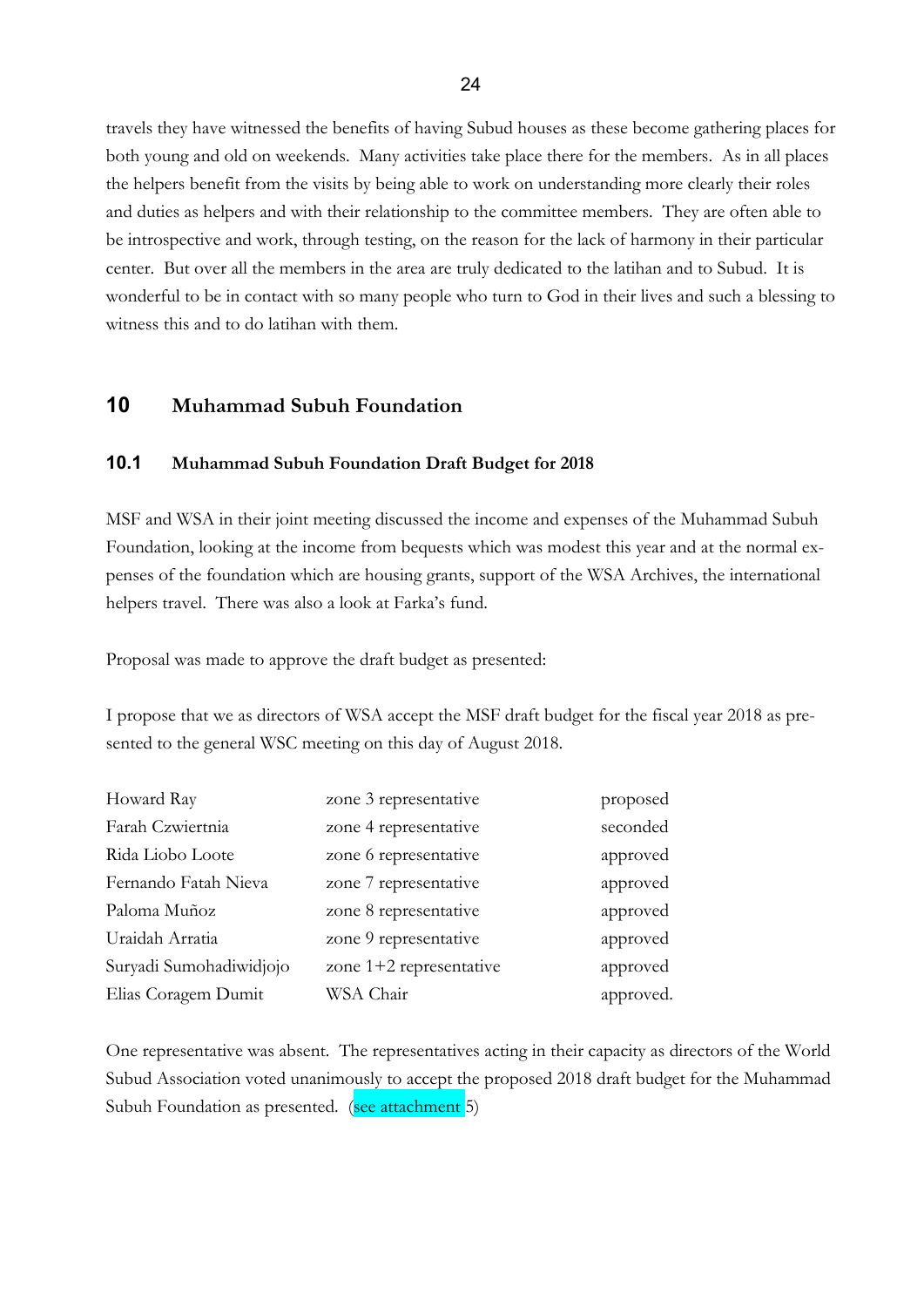#### **10.2 Gran Salon Amanecer**

Elias opened the discussion by reminding us that there had been a lot of hard work that went into reaching the current status with Gran Salon. He wanted to acknowledge the hard work of MSF, Fundación Amanecer in Colombia, Executive team, International and National helpers. We all work for the development of Subud in carrying on the work but we all have different sides of the work that we do and how we contribute. If we are successful in addressing this big subject as we hope we can be, it is because we have acknowledged each other's points of view, needs and work. So I would like to thank you for that. We were further, reminded that in the context of Amanecer which is a whole project, the Gran Salon is but one piece of it. We need to look at the whole project.

The solution of the Amanecer Gran Salon project has been a collaborative process of zones 7, 8 and 9 Uraidah spoke for the Amanecer group. It was made clear during the discussion prior to the proposal for voting was presented to council, that many steps have been taken to reach this point. Federica and Paloma have hired an expert, Hugo ? to look into the possibility of making the Gran Salon a fund raising project. They have agreed to have a 3-month period to estimate the feasibility of such a project. Hugo has been an event organizer for 18 years and seems qualified for this process. MSF will receive a full report at the end of the three months determing the outcome.

It is the hope of MSF to make Amanecer an asset for Colombia. During its national congress in November, Colombia will decide if they accept the gift or not. As we know, MSF holds the title to the asset for WSA and this supposes that there is agreement between the two bodies on the outcome of the Gran Salon. The reasoning is that when the Gran Salon is off the books as an asset it would become easier to give grants for maintenance and support. A report by end of October prior to the meeting in November with clear resolution will be sent to MSF.

#### **PROPOSAL**

The council approves the proposal of MSF to offer to transfer the Gran Salon, Amanecer, to Subud Colombia with the understanding that at the time of the transfer an MoU between WSA and Subud Colombia will be signed in which inter-alia a declaration of how the funds in the event of a sale will be distributed to MSF, WSA and Subud Colombia. The council understands and agrees with MSF's intention to continue to support Amanecer as necessary.

#### Uraidah proposed, Fernando seconded

Consensus from the Council was taken. There were two abstentions: One person felt that he did not know enough to give consensus and the other felt there was a lack of clarity about Subud Colombia taking full responsibility for the Gran Salon. Elias clarified at this time that;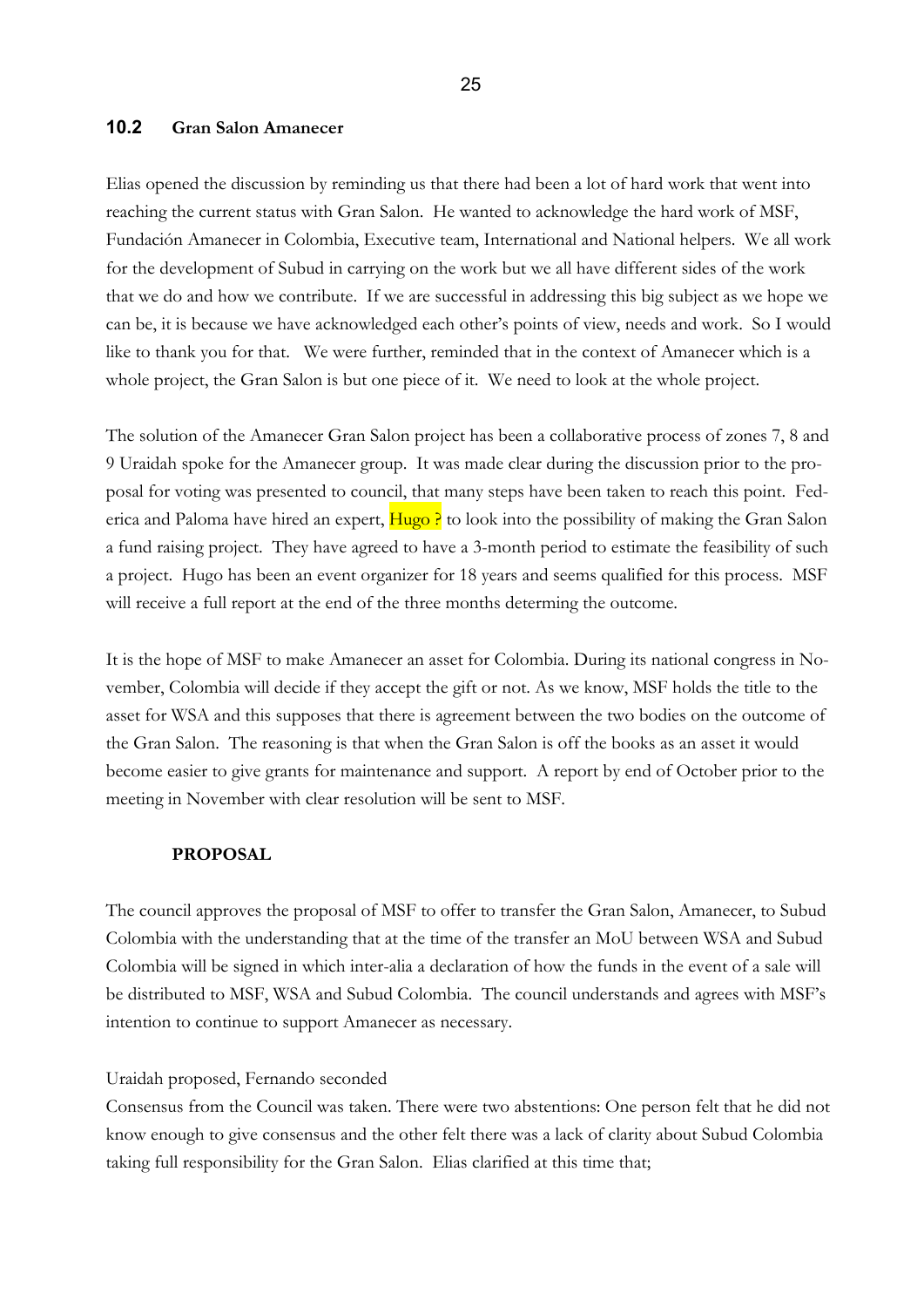We acknowledge the need to relieve MSF from its responsibility of managing the Gran Salon and further, that what the council is agreeing upon, in this proposal, is that we are agreeing to **support the intention proposed by MSF to open a dialogue with Subud Colombia** (including the Chair, the national Council and the national Congress) **to consider the transfer of the property of the Gran Salon to Subud Colombia.**

All zone representatives present voted yes on the proposal – that is 7.

# **10.3 Informational Report on Proposal for Maintenance Grants**

MSF has a new proposal to offer grants to groups which do not have a maintenance fund to grant them funds to have a maintenance fund for their properties be they national, regional or local groups. The groups would establish a fund taking at least 2% of their monthly income or donations and place this money in an account that would be separate and labelled as a maintenance fund for the group's property. Then MSF at the end of a year would give them 25% of their reserve to add to this fund. (please read full proposal in attachments)

MSF intends to take 30,000 out of it 90,000 grant money to start this project. The call for grant proposals would go out soon and hopefully by January 1<sup>st</sup> MSF would have the first requests. The groups would receive the money by end of 2018. The important piece in order to try and insure that this is not just a way for groups, through misunderstanding, to get money that they would suddenly have an urgent need to spend but rather that they would actually establish a fund, MSF is going to ask for reports (accountability) and bank statements for the next three years. As the idea of "saving for a rainy day" is not necessarily a concept accepted by all countries around the world they are not sure how this will develop. The thought is to try to offer this so that the fiscal requests for maintenance that come in to MSF would be greatly reduced.

Elias commented that in addition to this type of proposal, other pro-active initiatives can be looked at. An event planned during world congress is specifically designed for group chairs to get together and to share their stories of sustainability. There are many success stories currently that deal with income from properties; Los Angeles, Vancouver, Munich, Perth Australia, Paris, Italy, Seattle. Being part of this effort is a way that we would want MSF to participate at Congress. When the Centerprize is being done in a good way it is beneficial to Subud.

Within the grant proposal application form a new line is being added that asks the group if they have a maintenance fund and this will become part of the criteria in the granting of funds to a group.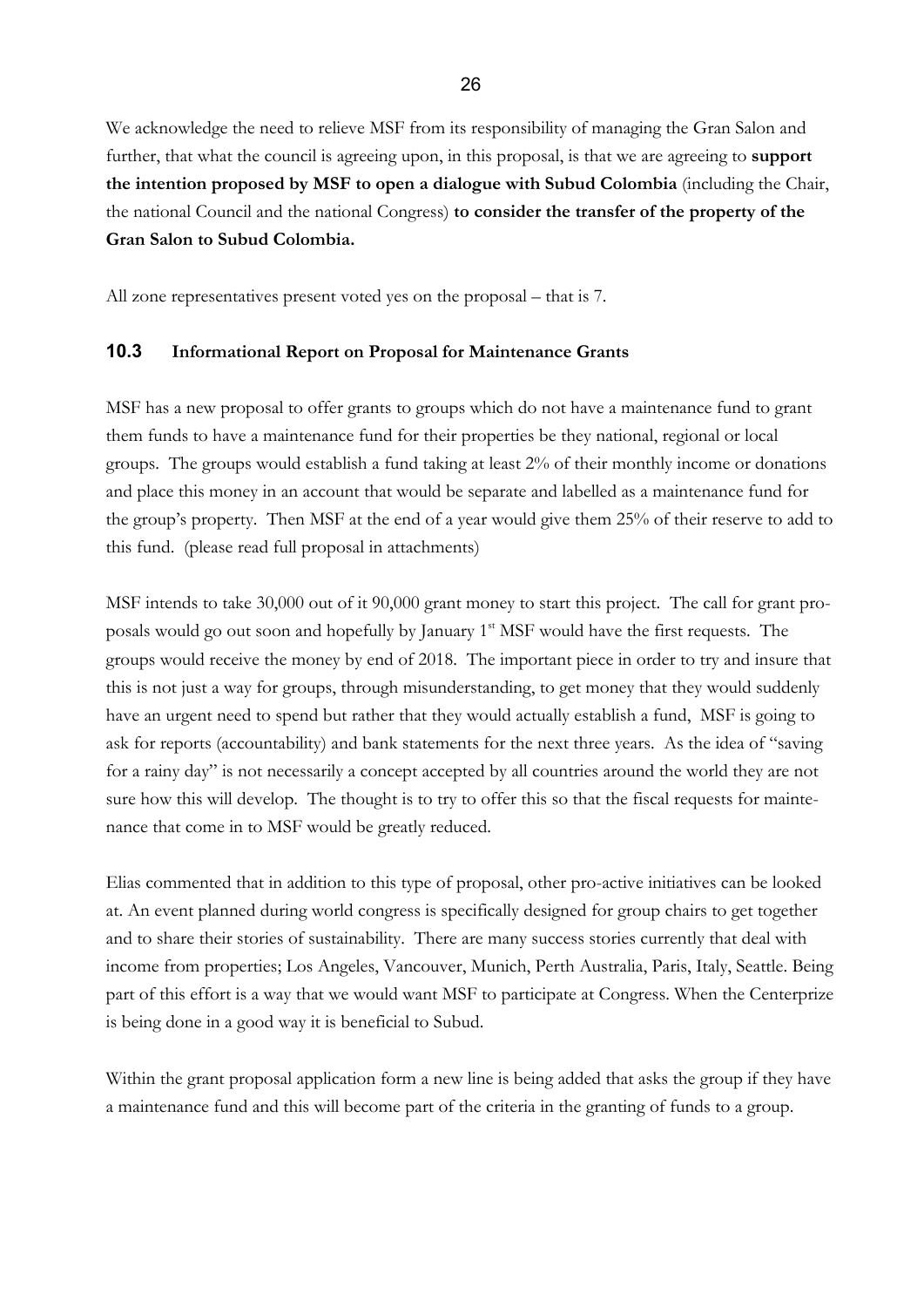### **10.4 Trustee Selection procedure**

#### **(comment Hilaria: bring results not discussion)**

A very long discussion happened with regards to the selection process for new trustees. There was a great concern that the process used in the last selection of trustee did not work well. During this time those present; Council members, WSA executive members, International Helpers, and MSF trustees, out of a sincere concern and wish to try and identify a process that would be simple, transparent, fair and fulfill the needs of selecting the new trustees for MSF at any given time be jointly developed. This is a process that is a joint process between WSA representatives who are directors at the time of voting to appoint the new trustees to the board of MSF and the current trustees of the board of MSF. A committee is appointed to review the qualifications and the ability of various candidates to meet the criteria set down for the position of trustee.

It was agreed by those present that the  $1<sup>st</sup>$  step – which is the call for nominations and the nomination process and the 3<sup>rd</sup> step which involves the voting and appointment process were correct and worked well. The 2<sup>nd</sup> step which is the one used to assess each of the candidates as to their capacity to fulfill the requirements of being a trustee on the board does not work as well. It was felt that it was the ranking of the candidates which caused problems and that this might not present an objective list for testing. The process was discussed and the representatives met with the trustees in the evening to prepare a proposal to council for the next day.

#### **Report to Council on the result of meeting for the trustee procedure.**

The WSA representative and MSF representatives met together in the evening to come to some agreement on how to implement the discussion that took place during the day sessions. Present at the meeting were WSA directors including Elias Dumit and MSF trustees Rasjidah Franklin, Lachlan Hunter and Lucian Parshall with Mahmud Nestmann and Sjarifah Roberts as the liaison IH. There was a review of the procedure as it has been done for the past 22 years and more specifically the past three years. The criteria were also discussed. The following procedures were agreed to:

- 1. Farah and Lucian will work on the one or two missing nomination criteria to be added to the procedure, for example number of years and clarifying language requirements and conflict of interest
- 2. Elias agreed that there will be three separate `layers` to the procedure: MSF, IHs and WSA which will include nominations, selection and election/appointment of new trustees
- 3. During the selection process all nominee's names will remain confidential, the candidate's names will be recommended to WSA. Nominees will not be ranked but identified as those that are acceptable and those unacceptable. Once the final candidate names are submitted to the IHs\WSA for approval the CRITERIA AND all candidates NAMES will be available, if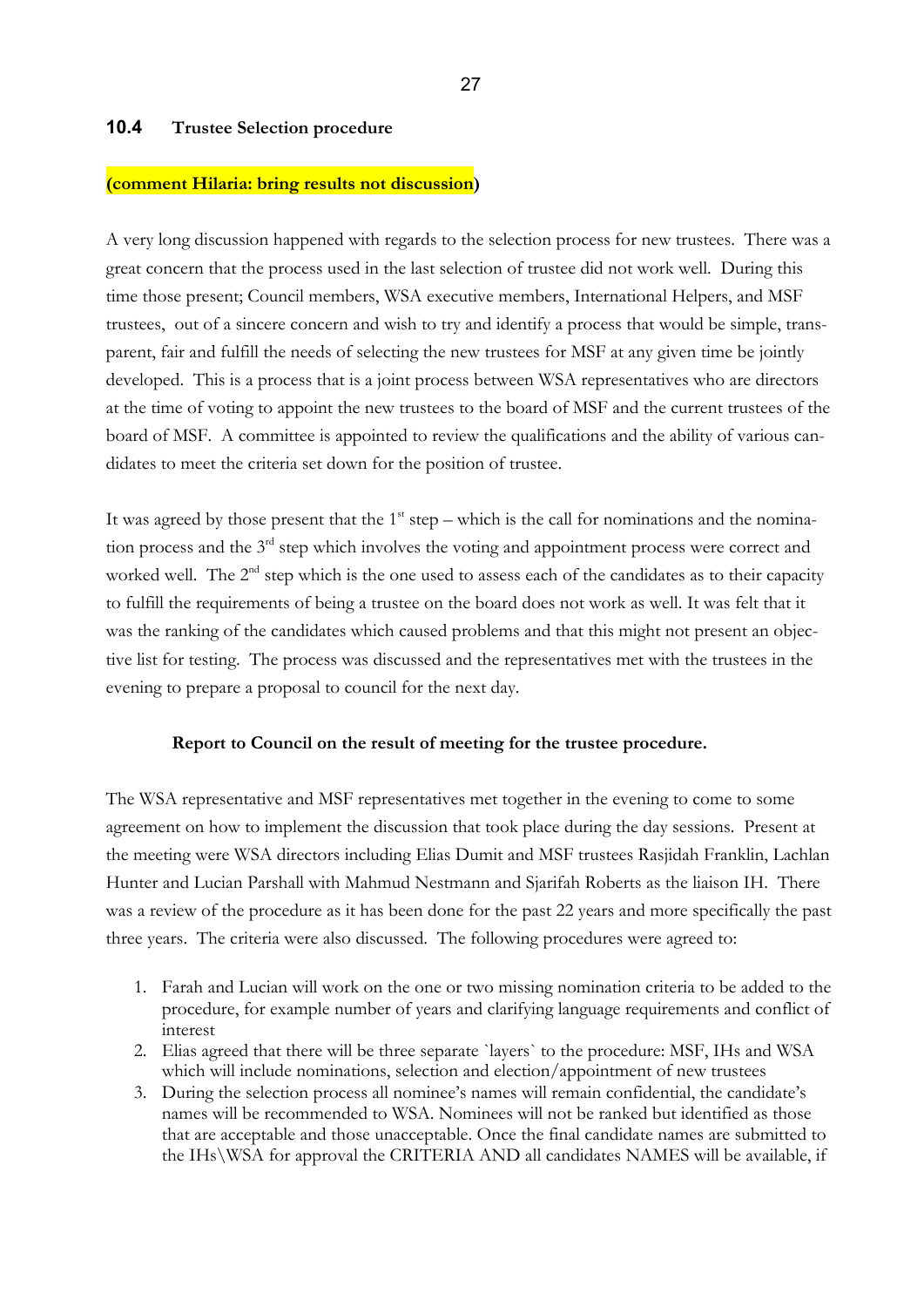requested (IHs were not interested). IHs will test candidates the first or second day of the congress.

#### The meeting lasted a little more than one hour. All were satisfied with the outcome.

**ACTION:** Take into consideration the results of the meeting and work on the parts that need to be defined by the time the call for nominations is sent out for the new trustees to be elected during World Congress 2018 probably at least 4 months ahead of time.

#### **10.5 Subud House Surveys**

Fernando reported that based on the request at the previous council meeting in Spain that a survey in four different languages was sent to all country chairs. The survey is linked to an on line survey for easy completion and access by the volunteer team of Subud house surveys. To date approximately 60% of the countries have filled out their surveys. The larger countries such as US, Indonesia and Subud Britain are the ones which have not yet or have only partially responded to the survey. Countries have questioned the need for this survey. Although a letter written by Elias which details the reason was sent along with the survey, it still has not been clear enough for some countries to feel the need to send their responses.

Perhaps a clearer picture, something they can work with or clarifying the intention and focus of the survey which would be to bring back to world congress a way of dialoguing good and successful practices as well as failures in managing Subud properties would be helpful. It is the hope that at congress workshops would be set up for country chairs, to share their stories and that both WSA and MSF representatives would join in these workshops. It is important to make clear that there is no intention to use any of the information in any way other than to be helpful. On the survey all questions are free and not mandatory. If there are questions that may be seen as private information and not to be shared the group is free to leave this question blank and to finish the rest of the survey.

**ACTION:** To develop a second letter of explanation on the reason for the survey and its possible helpfulness during congress workshops aimed at country chairs interested in making their properties more economically manageable. To share good practices and successes with each other.

# **11 WSA Budget for 2018 (Draft)**

As preparation for talking about the draft for 2018 Hilaria reviewed the 2017 budget as it stands today and compared the income and expense lines. The current budget is at a deficit of 117,000 without having all expenses or income projected for this year taken into account. If we look at what is to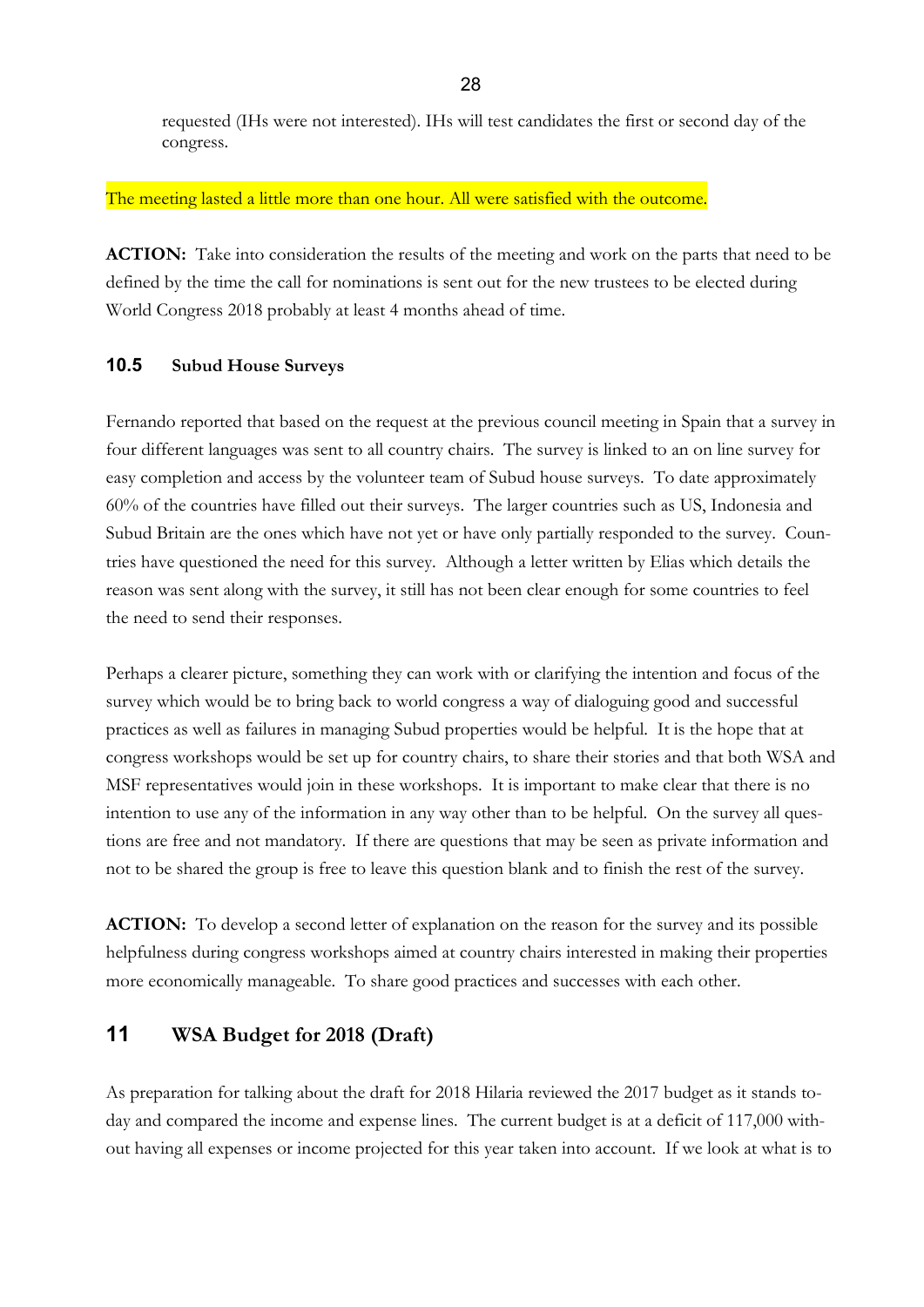come in and what is to go out we are at a deficit of 75,000 at the end of 2017. A large factor is in individual donations which are not as abundant this year.

Various ways of balancing the budget were discussed from cutting travel to having people make individual appeals as was done in Canada recently. The appeal for all countries in a zone to meet their pledged donations was another aspect reviewed and the possibility of the country support to international helpers when they travel. The international helpers explained about their budget line including other items than only their travels as liaison that is, travel to fulfill their support of WSA working with other services such as archives and congress planning. There is a hope that as happened last year that by the end of 2017 the budget will be balanced.

There was a request from the zone 6 representative, Rida Liobo Loote, to separate the zone 5 and 6 in the budget lines as they act independently in all other areas of the work. Rida then pledged 250\$ for 2018 from his zone.

While discussing 2018 budget we have had extra pledges that were not there in 2017 – for example 250 from zone 6, 50,000 for youth travel and assistance. Explanations were requested so that as the zone representatives present the 2018 budget to their countries for approval all footnotes explain how the money is coming in and how it is being spent. For example, clearly indicate that the 150,000 being transferred to world congress budget is for preparation purposes and is to be replaced at the end of congress and be there for the next WSA team to use for congress in the future. (See budget draft.)

#### **Recommendation** from Hilaria and Elwyn for this year:

Adapt all travel activities and the way of spending money to the current situation of the budget. This means that we try to save as much as possible but if there is need and travels are already booked we still need to pay attention to the budget restraints. Hilaria stated that she wants to encourage all of us to be aware of the situation and deal with this force as we talked about already. There were many reactions to the budget discussion and it is clear that this recommendation was not a command but a suggestion and a need felt by Hilaria to make people aware.

In conclusion if there is a need to travel just know the current situation and do not ignore it. Talk, as zone representatives, executive team members and international helpers to people as you meet them that in order to travel funds are needed and that WSA needs the support.

**ACTION**: Complete the draft of the 2018 budget with explanations of the income and expenses clearly footnoted so that the representatives can circulate this budget (with explanations) in their countries for approval. Transcription of the meeting is available to zone representative who would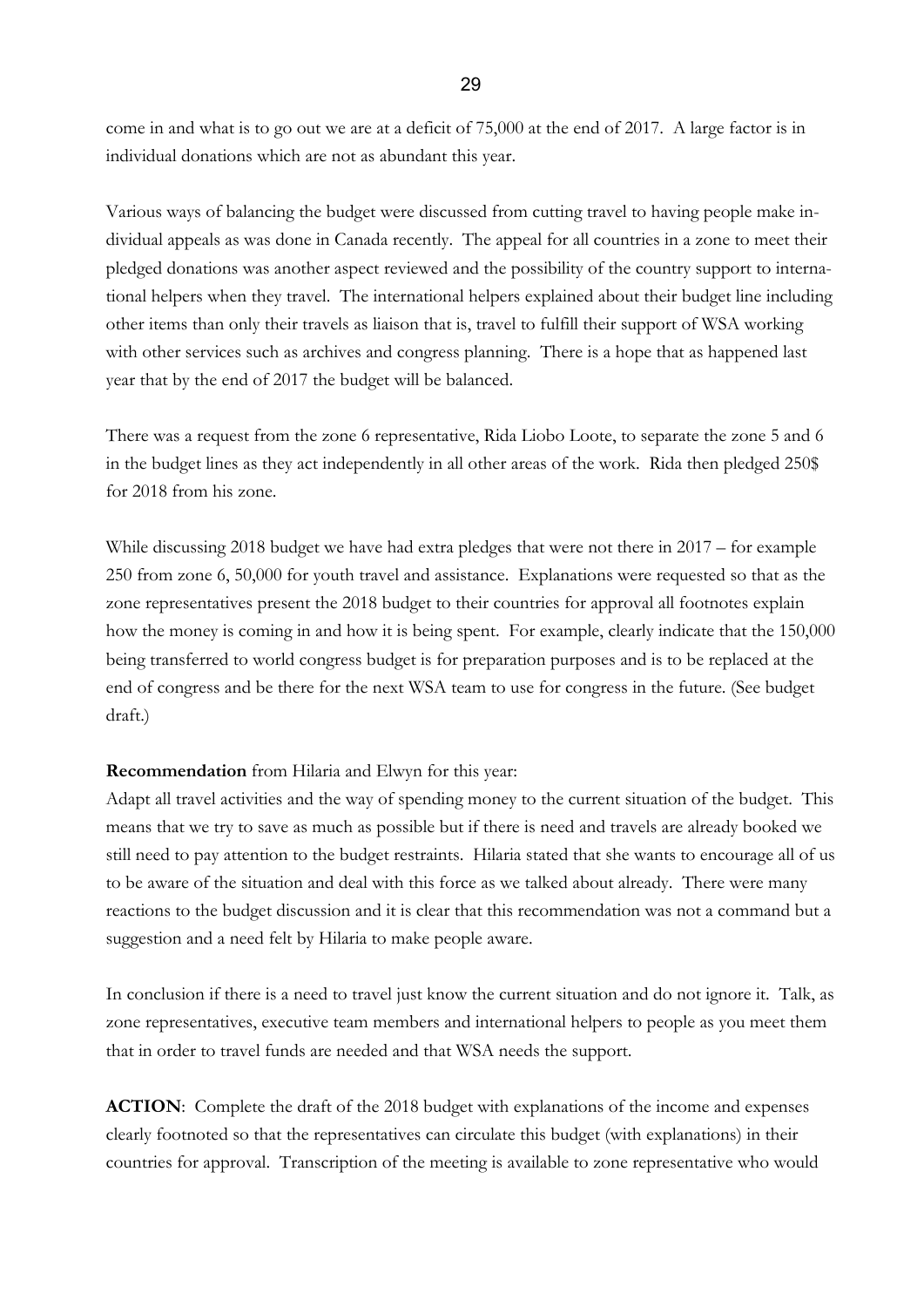like to read about the discussions and explanations. Strengthen fundraising efforts to continue for the 2017 and 2018 budgets. (Appendix 6)

\*shortly after the meeting MSF increased its contribution to international helper travel and insured the African helper travel expenses for the zone meetings.

# **12 World Congress Budget and Registration Fee**

The fee to cover the expenses of congress was discussed at length and the various combinations of fee structures were looked at. The basic fee for those who register before March 1<sup>st</sup> and the fee for those registering before June 15 and the late fee for those registering after June 15. Also stated was the 45 euro daily charge for those who want to attend one day at a time. There was mention that a contingency be made for those who arrive as "free loaders" that is those who come with no intention of paying registration fees, perhaps name tagging them. There was voiced a sentiment of not creating animosity at the entrance door and to provide a means by which these people could be volunteers or do other work to help defray their cost of congress fee. Oliver stated that a volunteer and Staff Program would be in place.

Elias explained that it was important that whatever we decide to charge is what the basic fee is and to look at the penalty for late comers as it seems to be a bit high. If you are giving a discount it means that there is a need for that from your side like a need of cash flow but not just for the sake of offering an early bird discount. If there is a need for us to have a cash flow then we can create a discount If we don't have that need maybe no real need to do this. And for the late comers maybe we don't have the need for an extra amount of cash.

Oliver reiterated that there is a need to have a certain amount of cash flow in the budget and to not create a deficit. Maybe you limit the number of early birds to 500 people after that then you are no longer early birds. The late comer fee is established to encourage the people to register on time and not to create a difficult situation for the organizing team created by a large number of late registrants. Having the limit be 500 people does not seem transparent as already 80 people have booked hotel rooms If we are trying to say everyone has a chance to register early then we should change the cut off points to be dates not numbers of participants.

There is a need to be able to start to pay as you register that is in October rather than wait until January before you start paying. To level the playing field that the early bird is announced as soon as possible.

Show a breakeven point as you show to members the budget being covered by the fees. Do not show a surplus.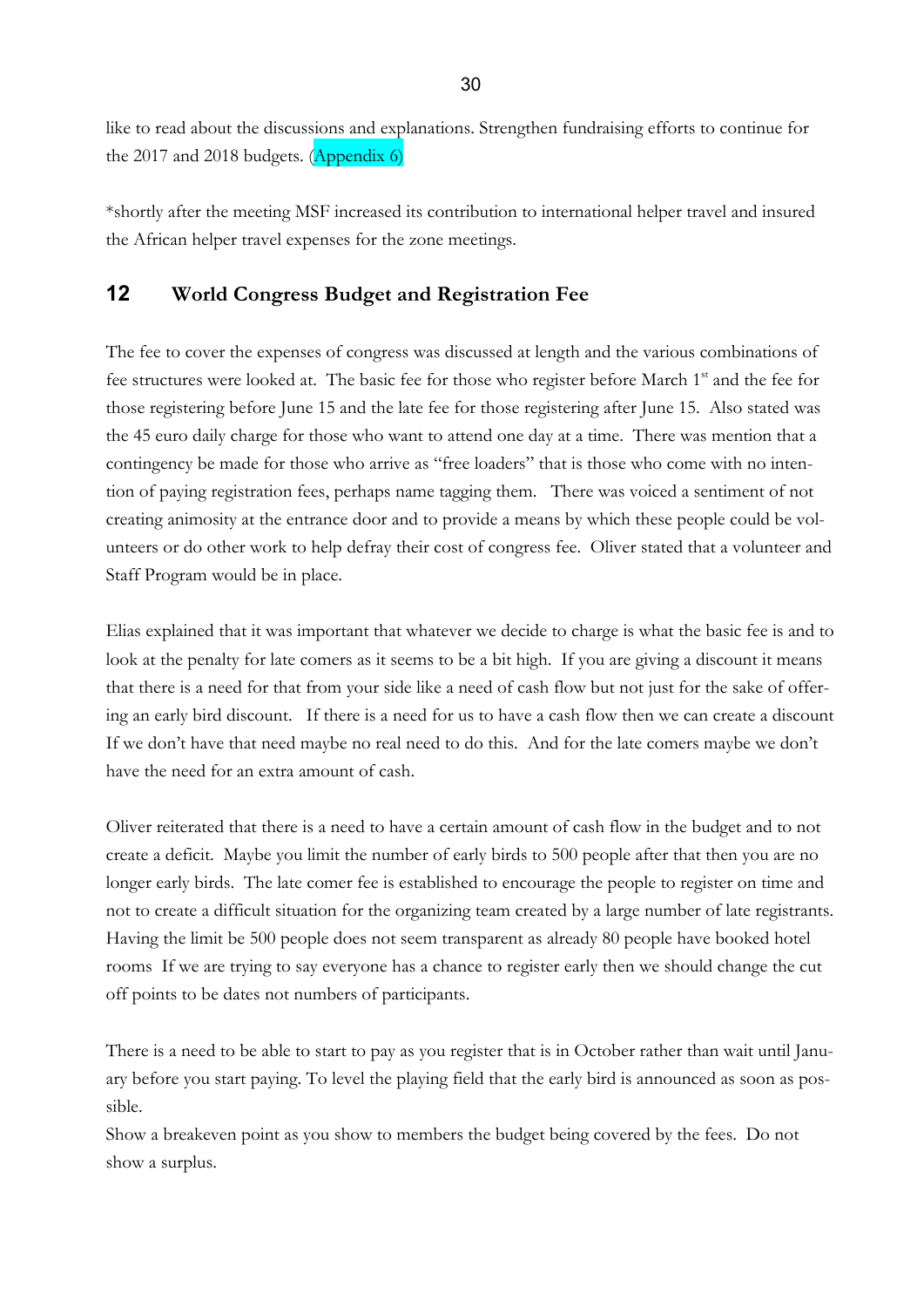#### **Important to note:**

These fees are to cover the 12-day congress period without any reductions for part-time attendance.

Pre-registration by the end of October – if you register by end of October you are guaranteed an early bird fee.

The organizing team will accept no discount schemes in any way from any country on this registration fee. The discount would be paid indirectly through assistance funds developed by countries for their members in need.

#### **Resolution:**

After considerable discussion and evaluation, the council endorses the following proposal based on an estimated budget of 2100 paying participants allowing for children under the age of 18 to be free, that the fees for registration be as listed below to cover the budget of 800,000. This proposal made by the World Council Organizing Team was endorsed by consensus of the council and voted upon by the zone representatives present at the meeting.

350 euros to be paid by those registering until end of February,.

390 euros to be paid by those who register until June 15,

450 euros to be paid by those who register after June 15.

Consensus by council – unanimous.

The resolution was carried unanimously by the 5 zonal representatives present: Suryadi Sumohadiwidjojo, Howard Ray, Rida Liobo Loote, Fernando Fatah Nieva, Paloma Muñoz.

#### ACTION

An important action at this time in the registration scheme is to develop a sound assistance scheme to be presented to zone representatives who would be the ones responsible along with the national chairs to approve the list of those who would need assistance. The scheme should take into consideration the economic area of each zone and the subsequent needs based on economic status of the persons filling out an application for assistance.

#### **13** Closing and Next Steps

In the last session of the day before doing the closing ceremony we talked about the various pieces that need to be completed within the next couple of months prior to world congress.

Next steps or points of Action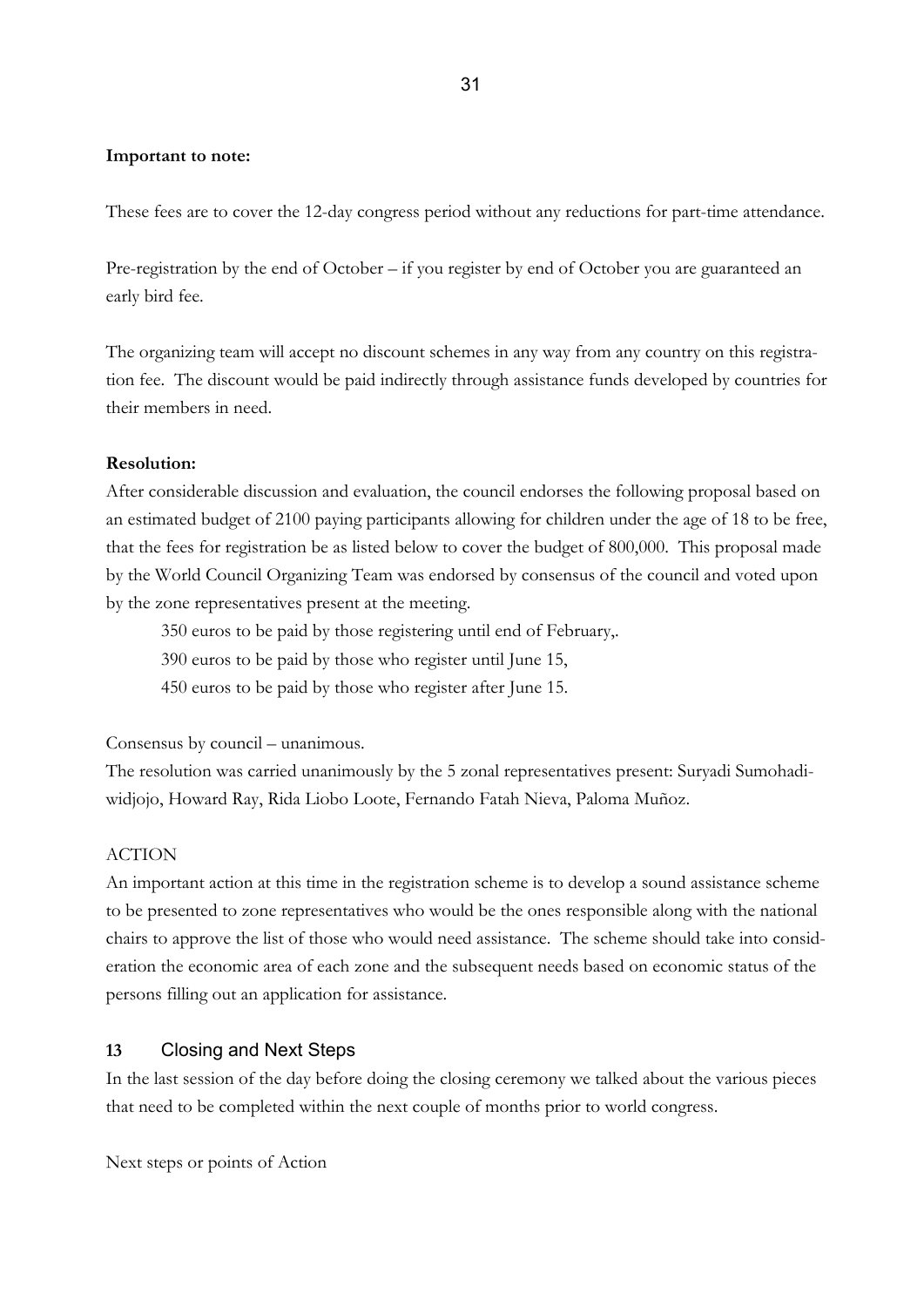- Inform member countries of their need to comply with requirements for member-country status
- Official letter to member countries
- Call for proposals for world congress 2022 accompany with qualifications
- Call for nominees for the various positions to be started with the next term; Chair, Deputy Chair, Executive Chair, Treasuer, Zone representatives, Wing chairs
- Officers need to be proposed to countries
- Timeline for porposals to come in to be developed and proposed. The zone representatives will set a time line sometime within the 4 months preceeding world congress. Zone representatives would collect, evaluate, prioritize and pass on to Executive the proposals for discussion at congress by the delegates
- Recommendation that ISC or Executive be in the same country as world congress
- Need to have clear objective in accepting proposals for congress
- Review how the venue will operate during congress –what rooms will be used for and to apply the available space to manage the content of the congress as viewed by the WCOT and Executive teams at this time.
- Prepare assistance scheme for the Registratio Fee and other needs of Congress
- Develop the volunteer program when, who, where and what to do
- Prepare the budget draft for 2018 with explanations of the income and expense lines

There is a significant amount of work to do in writing the various documents which will be made available to zone representatives for their zone meetings. Also zone representatives need to be active in preparing the delegates to congress in reviewing and assessing the proposals ahead of time to reduce the amount of time spent on the proposal during congress.

Do we see a need to have a council meeting prior to congress for a few days ahead including the international helpers.

In the final closing circle everyone expressed how grateful they were for this meeting which seemed productive and harmonious with all parties present. All expressed how wonderful it was to have the youth so well represented in both the pre-council and the council meeting. Their energy and contributions added another degree of understanding and provided life to the sessions. We were all blessed by God through our latihans and joint willingness to listen and share with each other which allowed for harmony and joy to be part of the meeting.